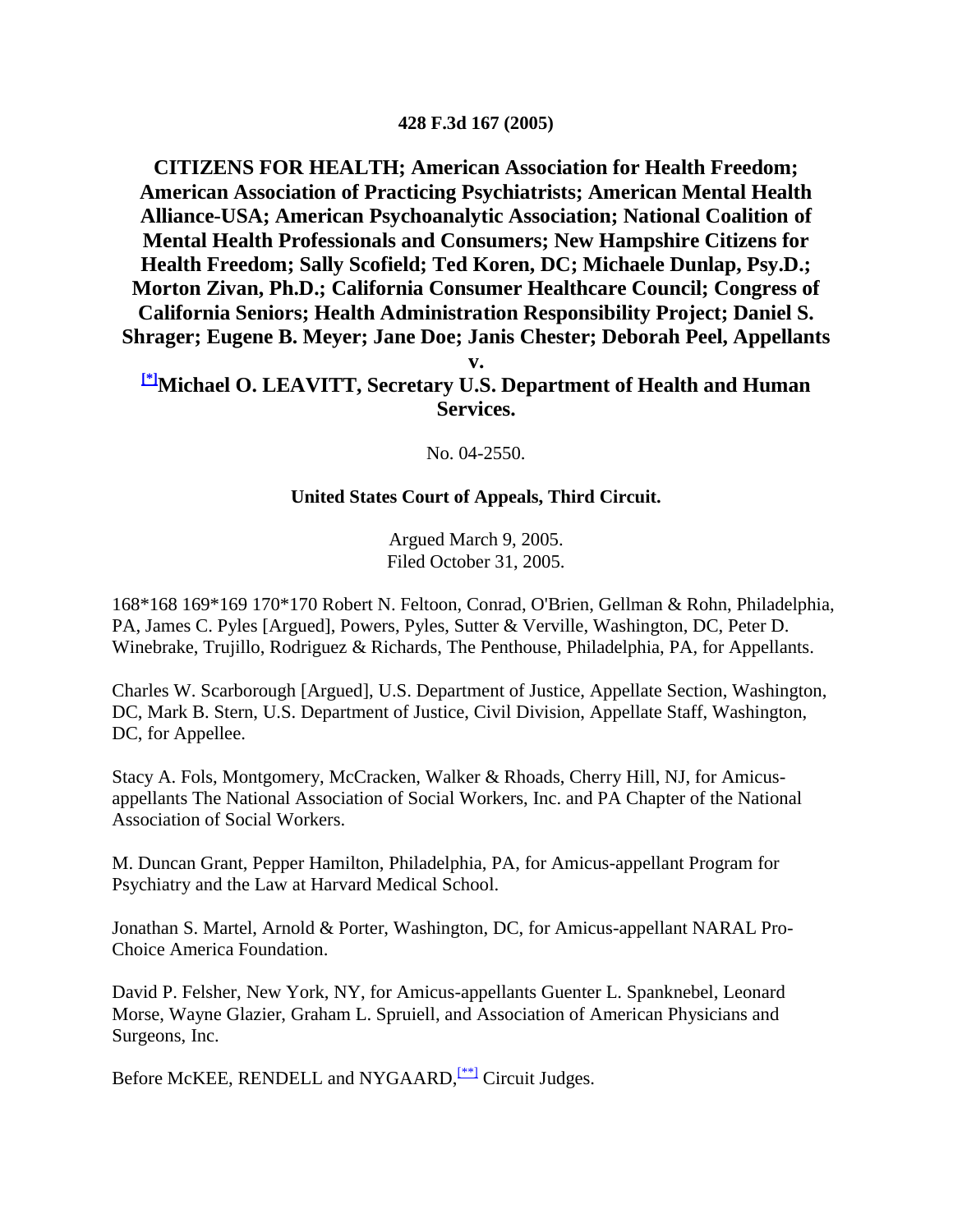171\*171 RENDELL, Circuit Judge.

Appellant Citizens for Health, along with nine other national and state associations and nine individuals (collectively "Citizens"), brought this action against the Secretary of the United States Department of Health and Human Services ("HHS" or "Agency") challenging a rule promulgated by the Agency pursuant to the administrative simplification provisions of the Health Insurance Portability and Accountability Act of 1996 ("HIPAA"), Pub.L. 104-191, 110 Stat. 1936. Citizens allege that the "Privacy Rule"-officially titled "Standards for Privacy of Individually Identifiable Health Information"-is invalid because it unlawfully authorizes health plans, health care clearinghouses, and certain health care providers to use and disclose personal health information for so-called "routine uses" without patient consent. The relevant part of the specific offending provision of the Privacy Rule reads:

(a) Standard: Permitted uses and disclosures. Except with respect to uses or disclosures that require an authorization under  $\S 164.508(a)(2)$  [relating to psychotherapy notes] and (3) [relating to marketing], a covered entity *may use* or disclose protected health information for treatment, payment, or health care operations ... provided that such use or disclosure is consistent with other applicable requirements of this subpart.

(b) Standard: Consent for uses and disclosures permitted. (1) A covered entity *may* obtain consent of the individual to use or disclose protected health information to carry out treatment, payment, or health care operations.

(2) Consent, under paragraph (b) of this section, shall not be effective to permit a use or disclosure of protected health information when an authorization, under § 164.508, is required or when another condition must be met for such use or disclosure to be permissible under this subpart.

45 C.F.R. § 164.506 (emphasis added). Citizens challenge subsection (a) as authorizing disclosures that, they contend, violate individual privacy rights.

The District Court granted summary judgment to the Secretary on all of Citizens' claims based on its conclusions that the promulgation of the Privacy Rule did not violate the Administrative Procedure Act, that the Secretary did not exceed the scope of authority granted to him by HIPAA, and that, insofar as the Privacy Rule is permissive and does not compel any uses or disclosures of personal health information by providers, it does not affirmatively interfere with any right protected by the First or Fifth Amendments. Because we reason to the same conclusions reached by the District Court, albeit under a slightly different analysis, we will affirm.

## **I. Background**

The objectionable provision is only one aspect of a complex set of regulations that is the last in a series of attempts by HHS to strike a balance between two competing objectives of HIPAAimproving the efficiency and effectiveness of the national health care system and preserving individual privacy in personal health information.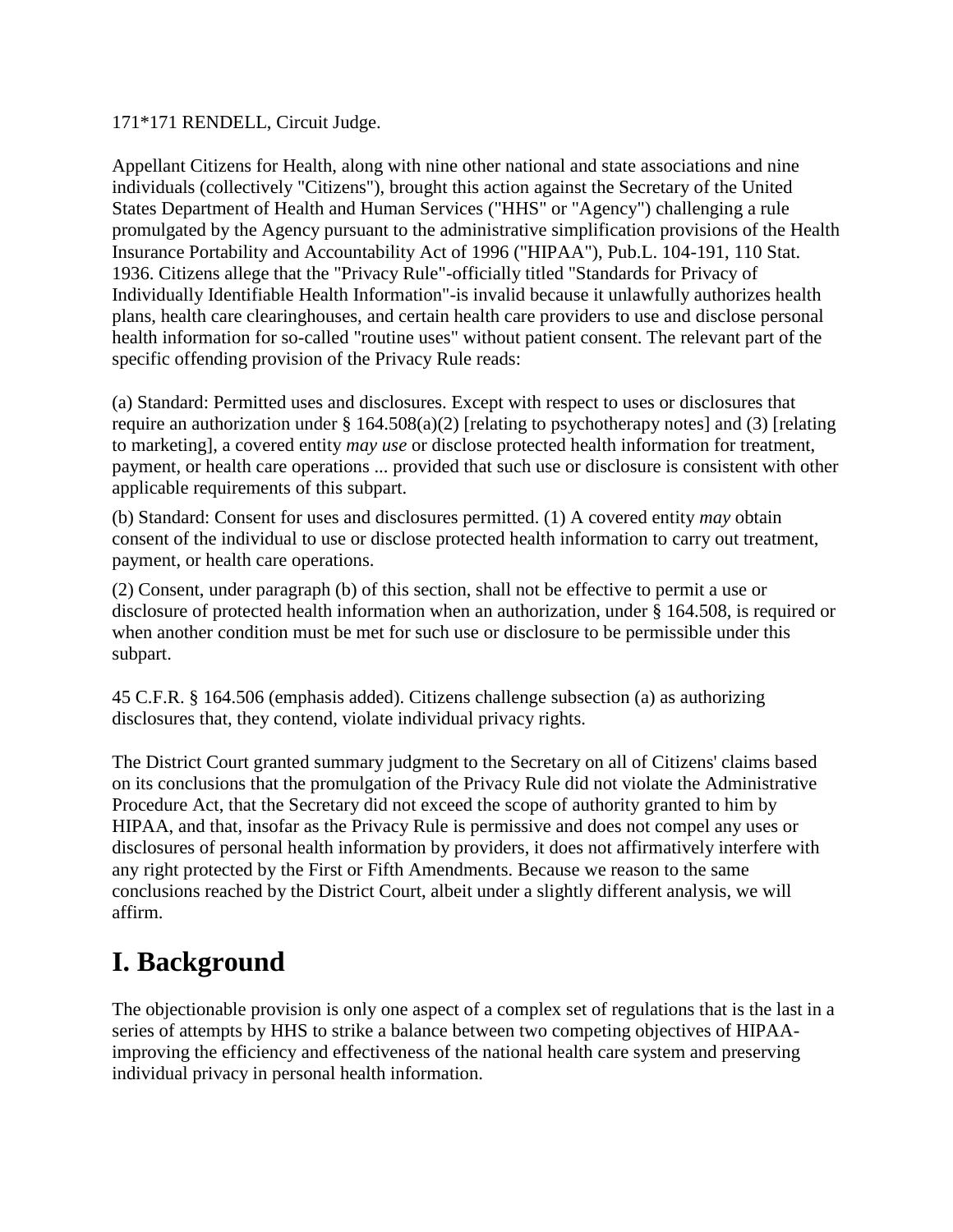# **A. HIPAA**

HIPAA was passed by Congress in August 1996 to address a number of issues regarding the national health care and health insurance system. The statutory provisions relevant to the issues in this case are found in Subtitle F of Title II.<sup>[\[1\]](http://scholar.google.co.in/scholar_case?q=citizens+for+health+v.+leavitt&hl=en&as_sdt=2,5&case=9374757466978555083&scilh=0#[3])</sup> 172\*172 Aimed at "administrative simplification," HIPAA Sections 261 through 264 provide for "the establishment of standards and requirements for the electronic transmission of certain health information." § 261, 110 Stat. at 2021. More specifically, these provisions direct the Secretary to adopt uniform national standards for the secure electronic exchange of health information. § 262, 110 Stat. at 2021-26.

Section 264 prescribes the process by which standards regarding the privacy of individually identifiable health information were to be adopted. § 264(a), 110 Stat. at 2033. This process contemplated that, within a year of HIPAA's enactment, the Secretary would submit detailed recommendations on such privacy standards, including individual rights concerning individually identifiable health information, procedures for exercising such rights, and the "uses and disclosures of such information that should be authorized or required," to Congress. § 264(a)-(b), 110 Stat. at 2033. If Congress did not enact further legislation within three years of HIPAA's enactment, the Secretary was directed to promulgate final regulations implementing the standards within 42 months of HIPAA's enactment. § 264(c)(1), 110 Stat. at 2033. The Act specified that any regulation promulgated pursuant to the authority of Section 264 would provide a federal baseline for privacy protection, but that such regulations would "not supercede a contrary provision of State law, if the provision of State law imposes requirements, standards, or implementation specifications that are more stringent than the requirements, standards, or implementation specifications imposed under the regulation." § 264(c)(2), 110 Stat. at 2033-  $34^{21}$ 

## **B. The Privacy Rule**

Because Congress did not enact privacy legislation by its self-imposed three-year deadline, the Secretary promulgated the privacy standards contemplated in Section 264 through an administrative rulemaking process. During this process, the Rule went through four iterations: the Proposed Original Rule, the Original Rule, the Proposed Amended Rule, and the Amended Rule.[\[3\]](http://scholar.google.co.in/scholar_case?q=citizens+for+health+v.+leavitt&hl=en&as_sdt=2,5&case=9374757466978555083&scilh=0#[5]) The Original Rule *required* covered entities to seek individual consent before using or disclosing protected health information for routine uses. Standards for Privacy of Individually Identifiable Health Information, 65 Fed.Reg. 82,810 (Dec. 28, 2000) (codified at former 45 C.F.R. pts. 160, 164 (2002)). Before the Original Rule could take effect, however, the Secretary was inundated with unsolicited criticism, principally from health care 173\*173 insurers and providers, warning that the Original Rule's mandatory consent provisions would significantly impact the ability of the health care industry to operate efficiently.<sup>[\[4\]](http://scholar.google.co.in/scholar_case?q=citizens+for+health+v.+leavitt&hl=en&as_sdt=2,5&case=9374757466978555083&scilh=0#[6])</sup> Standards for Privacy of Individually Identifiable Health Information, 67 Fed.Reg. 14,776, 14,777 (Mar. 27, 2002). He responded by reopening the rulemaking process. *Id.* at 14,776. The final result was the Amended Rule-the currently effective, codified version of the Privacy Rule, *see generally* 45 C.F.R. pts. 160 & 164, which is the subject of Citizens' challenge here.<sup>[\[5\]](http://scholar.google.co.in/scholar_case?q=citizens+for+health+v.+leavitt&hl=en&as_sdt=2,5&case=9374757466978555083&scilh=0#[7])</sup>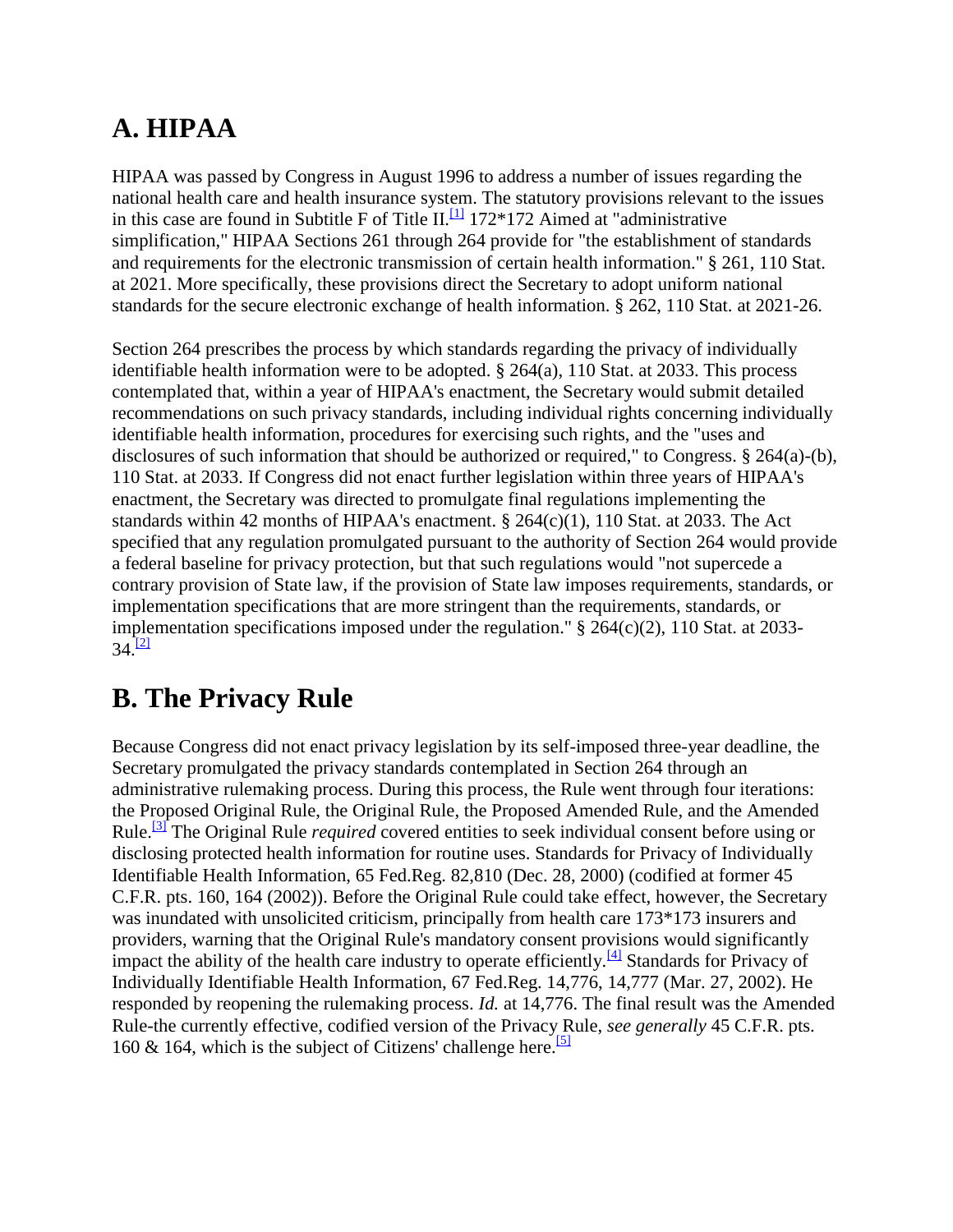The Amended Rule retains most of the Original Rule's privacy protections. It prohibits "covered entities"<sup>[\[6\]](http://scholar.google.co.in/scholar_case?q=citizens+for+health+v.+leavitt&hl=en&as_sdt=2,5&case=9374757466978555083&scilh=0#[8])</sup>-defined as health plans, health care clearinghouses, and health care providers who transmit any health information in electronic form in connection with a transaction covered by the regulations-from using or disclosing an individual's "protected health information"-defined as individually identifiable health information maintained in or transmitted in any form or media including electronic media-except as otherwise provided by the Rule. *See* 45 C.F.R. §§ 160.103 (defining "covered entities" and "protected health information"), 164.502(a) ("A covered entity may not use or disclose protected health information, except as permitted or required by this subpart or by subpart C of part 160 of this subchapter."). Covered entities must seek authorization from individuals before using or disclosing information unless a specific exception applies. *Id.* § 164.508(a)(1) ("Authorization required: general rule. Except as otherwise permitted or required by this subchapter, a covered entity may not use or disclose protected health information without an authorization that is valid under this section."). Uses and disclosures that the Amended Rule allows must be limited to the "minimum necessary" to accomplish the intended purpose. *Id.* § 164.502(b).

The Amended Rule departs from the Original Rule in one crucial respect. Where the Original Rule required covered entities to seek individual consent to use or disclose health information in all but the narrowest of circumstances, $\frac{7}{1}$  the Amended Rule allows such uses and disclosures 174\*174 without patient consent for "treatment, payment, and health care operations"-so-called "routine uses." *Id.* §§ 164.506 (providing routine use exception). "Health care operations," the broadest category under the routine use exception, refers to a range of management functions of covered entities, including quality assessment, practitioner evaluation, student training programs, insurance rating, auditing services, and business planning and development. *Id.* § 164.501. The Rule allows individuals the right to request restrictions on uses and disclosures of protected health information and to enter into agreements with covered entities regarding such restrictions, but does not require covered entities to abide by such requests or to agree to any restriction. *Id.* § 164.522(a). The Rule also permits, but does not require, covered entities to design and implement a consent process for routine uses and disclosures. *Id.* § 164.506; *see also* Standards for Privacy of Individually Identifiable Health Information, 67 Fed.Reg. 53,182, 53,211 (Aug. 14, 2002).

Importantly, the Rule contains detailed preemption provisions, which are consistent with HIPAA Sections  $1178(a)(2)(B)$  and  $264(c)(2)$ . These provisions establish that the Rule is intended as a "federal floor" for privacy protection, allowing state law to control where a "provision of State law relates to the privacy of individually identifiable health information and is more stringent than a standard, requirement, or implementation specification adopted under [the Privacy Rule]." 45 C.F.R. § 160.203 (emphasis added).[\[8\]](http://scholar.google.co.in/scholar_case?q=citizens+for+health+v.+leavitt&hl=en&as_sdt=2,5&case=9374757466978555083&scilh=0#[10])

## **175\*175 II. Procedural History**

Citizens filed this action on April 10, 2003. In its Amended Complaint, Citizens alleged that the Secretary violated the APA and Sections 261 through 264 of HIPAA in promulgating the Amended Rule, and that, to the extent that the Amended Rule rescinded or eliminated the need for consent for the use and disclosure of individually identifiable health information for "routine uses," the Amended Rule violated privacy rights protected by the Fifth Amendment and free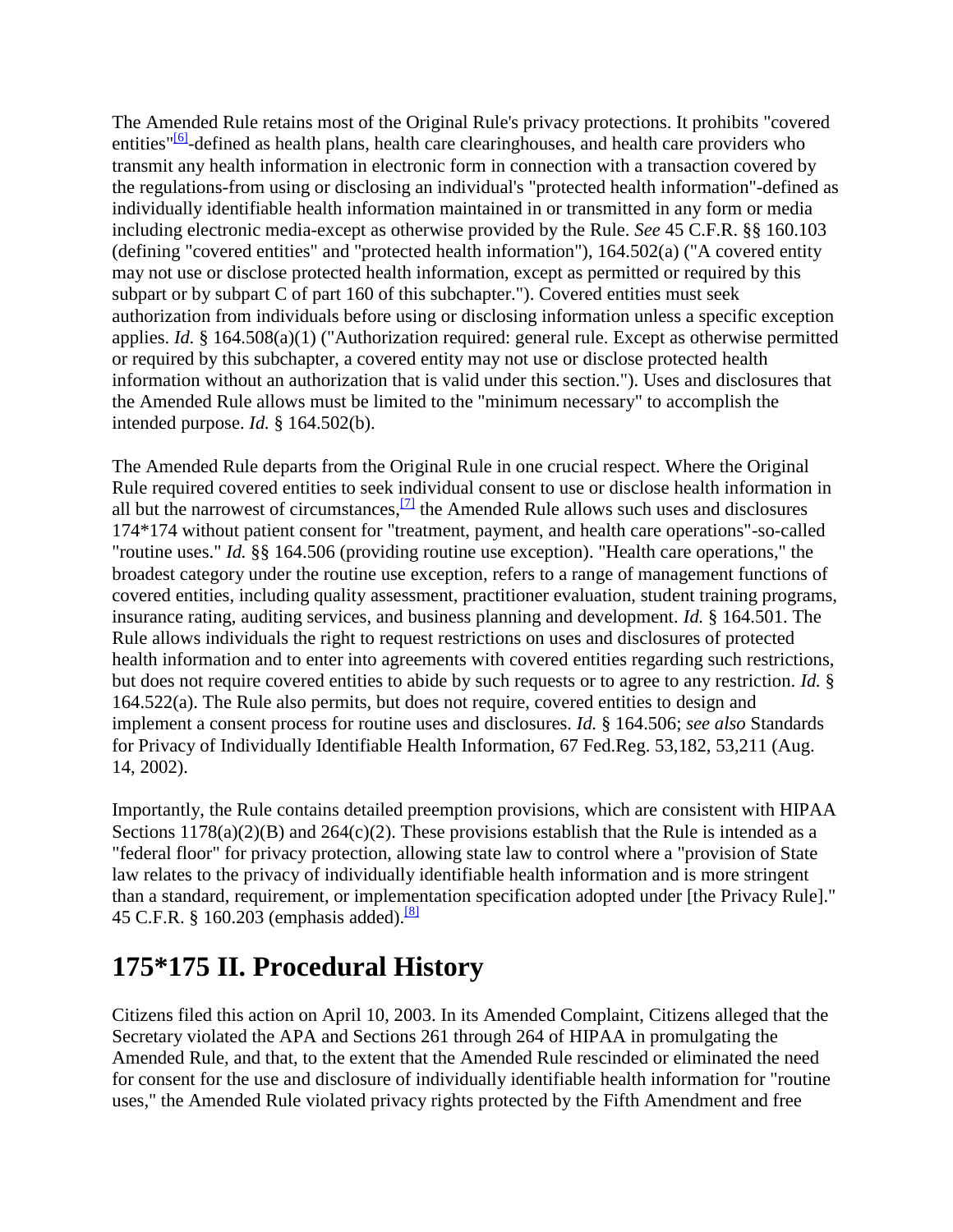speech rights protected by the First Amendment of the United States Constitution. *[Citizens for](http://scholar.google.co.in/scholar_case?about=5344599008571893984&q=citizens+for+health+v.+leavitt&hl=en&as_sdt=2,5&scilh=0)  Health v. Thompson,* [2004 WL 765356 \(E.D.Pa. Apr. 2, 2004\), 2004 U.S. Dist. LEXIS 5745, at](http://scholar.google.co.in/scholar_case?about=5344599008571893984&q=citizens+for+health+v.+leavitt&hl=en&as_sdt=2,5&scilh=0)   $*22$ . Both parties moved for summary judgment, and, after a hearing on December 10, 2003, the District Court granted summary judgment in favor of the Secretary. *Id.* at \*2.

On Citizens' APA claims, the Court concluded that the Secretary had adequately informed the public regarding the proposed rulemaking, examined the relevant data, responded to public comments, and provided a reasoned analysis that rationally connected the facts with the decision to rescind the consent requirement in the Amended Rule. *Id.* at \*33-43. Regarding Citizens' claims alleging violations of HIPAA, the Court concluded that the changes in the Amended Rule were reasonably related to the legislative purpose of Subtitle F of the Act, and, because the Amended Rule was promulgated before the Original Rule took effect, the Amended Rule did not eliminate any "rights" created under the Original Rule. *Id.* at \*43-46. Finally, regarding Citizens' constitutional claims, the Court concluded that because (1) neither the First Amendment nor the Fifth Amendment places an affirmative obligation on the State to protect individuals' rights from harm by third parties and (2) the Amended Rule is wholly permissive as to whether covered entities seek consent from an individual before using or disclosing personal health information for routine uses, the Amended Rule did not violate individual rights under either Amendment. *Id.* at \*46-50.

## **III. Jurisdiction and Standard of Review**

The District Court had jurisdiction under 28 U.S.C. § 1331, and we have jurisdiction to review the final decision of the District Court under 28 U.S.C. § 1291. We exercise plenary review over the District Court's grant of summary judgment, applying the same test as the District Court. *[Goodman v. Mead Johnson & Co.,](http://scholar.google.co.in/scholar_case?case=10824937400858923767&q=citizens+for+health+v.+leavitt&hl=en&as_sdt=2,5&scilh=0)* 534 F.2d 566, 573 (3d Cir.1976). To affirm the grant of summary judgment, we must be convinced that there is no genuine issue as to any material fact and that the moving party is entitled to a judgment as a matter of law when the facts are viewed in the light most favorable to the nonmoving party. Fed.R.Civ.P. 56(c).

## **IV. Discussion**

On appeal, Citizens reassert the claims they made before the District Court, that the Secretary, by promulgating the Privacy Rule, (1) unlawfully infringed Citizens' fundamental rights to privacy in personal health information under due process principles of the Fifth Amendment of the United States Constitution; (2) unlawfully infringed Citizens' rights to communicate privately with their medical practitioners under the First Amendment of the Constitution; (3) contravened Congress's intent in enacting HIPAA by eliminating Citizens' reasonable expectations of medical privacy; and (4) violated the APA by arbitrarily and capriciously reversing a settled course of behavior and adopting a policy that he had previously rejected.

176\*176 Before addressing Citizens' claims on the merits, we note that we raised the issue of justiciability at oral argument, and asked the parties for separate briefing on this issue. Our concern was that, in their complaint, the party plaintiffs do not recount specific instances of violations of their privacy rights traceable to the regulation, but, instead, complain of the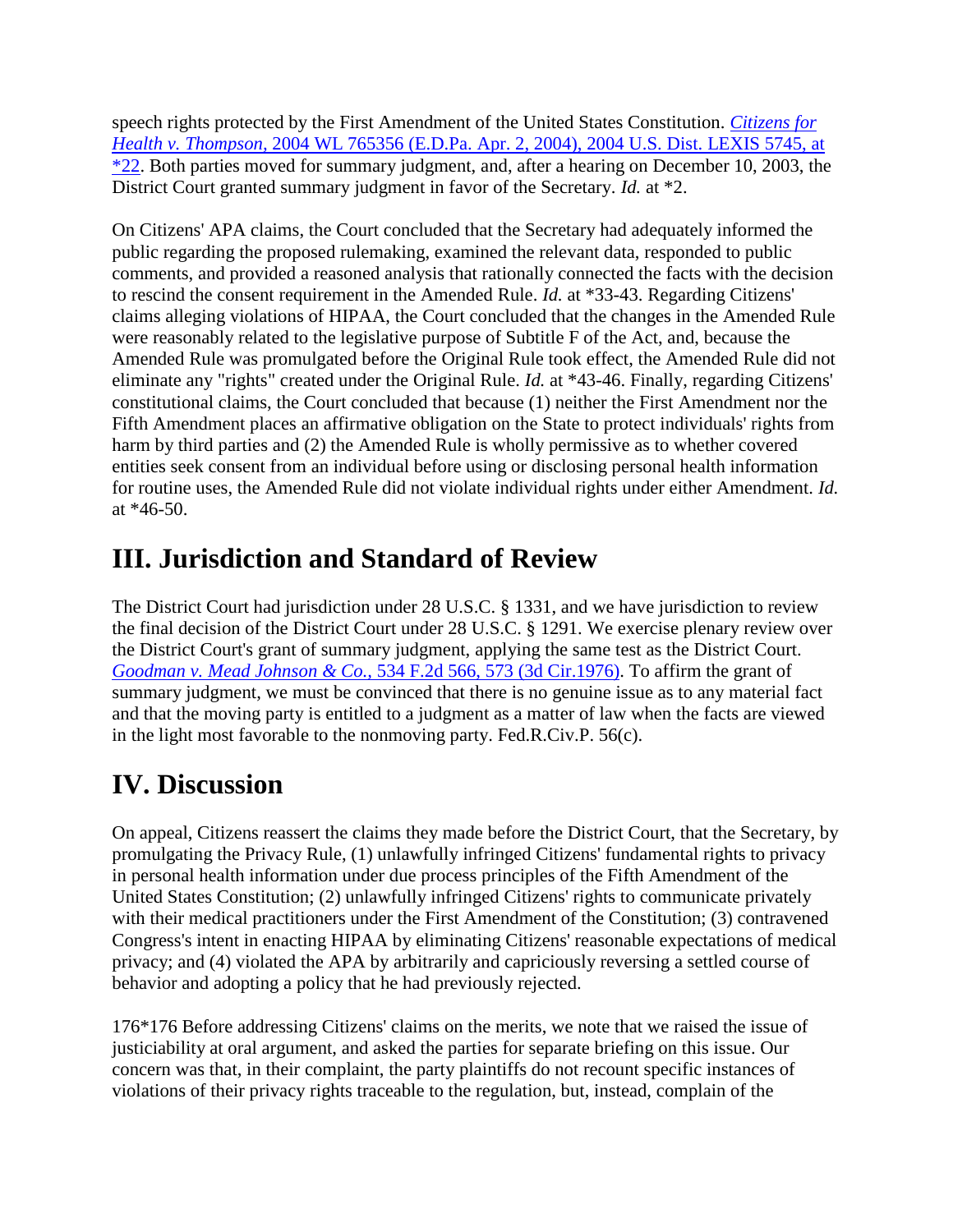regulation's general effect. After reviewing the parties' responses to our questions, however, we are satisfied that these specific instances do, in fact, exist, notwithstanding the general allegations in the complaint.<sup>[\[9\]](http://scholar.google.co.in/scholar_case?q=citizens+for+health+v.+leavitt&hl=en&as_sdt=2,5&case=9374757466978555083&scilh=0#[11])</sup> We therefore proceed to address each of Citizens' claims in turn.

### **A. Fifth Amendment Substantive Due Process Claim**

In discussing Citizens' Fifth Amendment claim, the District Court noted that substantive 177\*177 due process bars the government from depriving individuals of life, liberty, or property without due process of law, but it does not "`impose an affirmative obligation on the State to ensure that those interests do not come to harm through other means.'" *[Citizens for Health,](http://scholar.google.co.in/scholar_case?about=5344599008571893984&q=citizens+for+health+v.+leavitt&hl=en&as_sdt=2,5&scilh=0)* 2004 [U.S. Dist. LEXIS 5745, at \\*46-47](http://scholar.google.co.in/scholar_case?about=5344599008571893984&q=citizens+for+health+v.+leavitt&hl=en&as_sdt=2,5&scilh=0) (quoting *[DeShaney v. Winnebago County Soc. Servs. Dep't,](http://scholar.google.co.in/scholar_case?case=5543768239799414902&q=citizens+for+health+v.+leavitt&hl=en&as_sdt=2,5&scilh=0)* [489 U.S. 189, 195, 109 S.Ct. 998, 103 L.Ed.2d 249 \(1989\)\)](http://scholar.google.co.in/scholar_case?case=5543768239799414902&q=citizens+for+health+v.+leavitt&hl=en&as_sdt=2,5&scilh=0). Applying this principle to the case at hand, the Court reasoned that, even assuming that individuals have a constitutional right to medical privacy, the Amended Rule is "wholly permissive with respect to whether a covered entity should seek consent from a patient before using his or her information for routine purposes. The Amended Rule neither requires nor prohibits that practice." *Id.* at \*47-48. In short, "[b]ecause the Amended Rule is not compulsory in nature, it does not affirmatively interfere with any right." *Id.* We agree with the District Court that Citizens' constitutional claims should ultimately be resolved based on the nature of the state's involvement in light of the Amended Rule's permissive character. However, we think that the District Court's analysis does not go far enough, and that its reliance on *[DeShaney](http://scholar.google.co.in/scholar_case?case=5543768239799414902&q=citizens+for+health+v.+leavitt&hl=en&as_sdt=2,5&scilh=0)* does not fully explain why Citizens cannot succeed here.

We begin our analysis with the premise that the right to medical privacy asserted by Citizens is legally cognizable under the Due Process Clause of the Fifth Amendment, although, as Citizens themselves concede, its "boundaries ... have not been exhaustively delineated." (Appellants' Br. at 12.)<sup>[\[10\]](http://scholar.google.co.in/scholar_case?q=citizens+for+health+v.+leavitt&hl=en&as_sdt=2,5&case=9374757466978555083&scilh=0#[12])</sup> Whatever those boundaries may be, it is undisputed that a violation of a citizen's right to medical privacy rises to the level of a *constitutional* claim only when that violation can properly be ascribed to the government. The Constitution protects against *state* interference with fundamental rights. It only applies to restrict private behavior in limited circumstances. Because such circumstances are not present in this case, and because the "violations" of the right to medical privacy that Citizens have asserted, if they amount to violations of that 178\*178 right at all, occurred at the hands of private entities, the protections of the Due Process Clause of the Fifth Amendment are not implicated in this case. We will accordingly affirm the District Court's finding that the Secretary did not violate Citizens' constitutional rights when he promulgated the Amended Rule.

"The Constitution structures the National Government, confines its actions, and, in regard to certain individual liberties and other specified matters, confines the actions of the States. With a few exceptions, . . . constitutional guarantees of individual liberty and equal protection do not apply to the actions of private entities." *Edmonson,* 500 U.S. at 619, 111 S.Ct. 2077. Indeed, it is well established that the substantive component of due process, embodied in both the Fifth and Fourteenth Amendments,[\[11\]](http://scholar.google.co.in/scholar_case?q=citizens+for+health+v.+leavitt&hl=en&as_sdt=2,5&case=9374757466978555083&scilh=0#[13]) "`provides heightened protection against *government interference* with certain fundamental rights and liberty interests.'" *Troxel v. Granville,* [530 U.S. 57, 65, 120](http://scholar.google.co.in/scholar_case?case=10935528927815644277&q=citizens+for+health+v.+leavitt&hl=en&as_sdt=2,5&scilh=0)  [S.Ct. 2054, 147 L.Ed.2d 49 \(2000\)](http://scholar.google.co.in/scholar_case?case=10935528927815644277&q=citizens+for+health+v.+leavitt&hl=en&as_sdt=2,5&scilh=0) (quoting *[Washington v. Glucksberg,](http://scholar.google.co.in/scholar_case?case=17920279791882194984&q=citizens+for+health+v.+leavitt&hl=en&as_sdt=2,5&scilh=0)* 521 U.S. 702, 720, 117 [S.Ct. 2258, 138 L.Ed.2d 772 \(1997\)\)](http://scholar.google.co.in/scholar_case?case=17920279791882194984&q=citizens+for+health+v.+leavitt&hl=en&as_sdt=2,5&scilh=0) (emphasis added); *see also [Reno v. Flores,](http://scholar.google.co.in/scholar_case?case=1741861529469321635&q=citizens+for+health+v.+leavitt&hl=en&as_sdt=2,5&scilh=0)* 507 U.S. 292,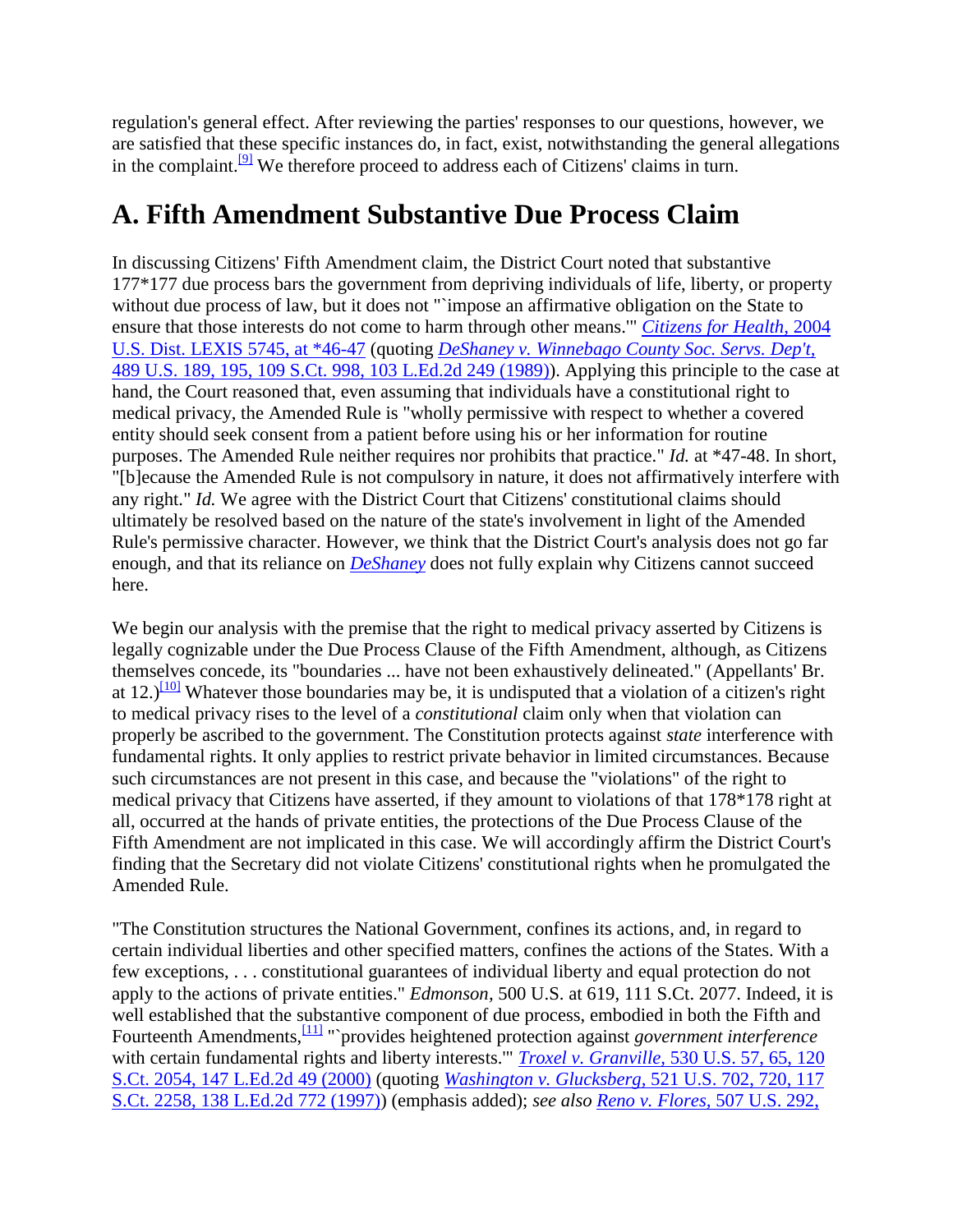301, 113 S.Ct. 1439, 123 L.Ed.2d 1 (1993). As explained in *[DeShaney,](http://scholar.google.co.in/scholar_case?case=5543768239799414902&q=citizens+for+health+v.+leavitt&hl=en&as_sdt=2,5&scilh=0)* the Due Process Clauses of the Fifth and Fourteenth Amendments were intended to prevent federal and state governments "`from abusing [their] power, or employing it as an instrument of oppression."' 489 U.S. at 196, [109 S.Ct. 998](http://scholar.google.co.in/scholar_case?case=5543768239799414902&q=citizens+for+health+v.+leavitt&hl=en&as_sdt=2,5&scilh=0) (quoting *Davidson v. Cannon,* [474 U.S. 344, 348, 106 S.Ct. 668, 88 L.Ed.2d 677](http://scholar.google.co.in/scholar_case?case=8748312511077695791&q=citizens+for+health+v.+leavitt&hl=en&as_sdt=2,5&scilh=0)  [\(1986\)\)](http://scholar.google.co.in/scholar_case?case=8748312511077695791&q=citizens+for+health+v.+leavitt&hl=en&as_sdt=2,5&scilh=0). Their "purpose was to protect the people from the State, not to ensure that the State protected them from each other." *Id.*

At first glance, the posture of this case seems different from that of most state action cases. The issue of state action usually arises where plaintiffs assert that their rights have been violated by private parties who, they claim, are acting on behalf of the state. *E.g., [Jackson v. Metro. Edison](http://scholar.google.co.in/scholar_case?case=17665151143207312572&q=citizens+for+health+v.+leavitt&hl=en&as_sdt=2,5&scilh=0)  Co.,* [419 U.S. 345, 95 S.Ct. 449, 42 L.Ed.2d 477 \(1974\)](http://scholar.google.co.in/scholar_case?case=17665151143207312572&q=citizens+for+health+v.+leavitt&hl=en&as_sdt=2,5&scilh=0) (customer suing private utility company for violation of procedural due process on the theory that the utility was a "state actor" by virtue of a state-granted monopoly and extensive state regulation). In this case, by contrast, the action that Citizens challenge-the promulgation of the Amended Rule by the Secretary-is clearly government conduct. As noted above, however, the *injury* that Citizens allege is that their "personal health information" is being "used and disclosed, without their permission and against their will" by third parties. (Appellants' Br. at 2.) To support their claims, Citizens point to privacy notices that they received from *private health care providers and pharmacies. See Citizens for Health,* [2004 U.S. Dist. LEXIS 5745, at \\*27-28.](http://scholar.google.co.in/scholar_case?about=5344599008571893984&q=citizens+for+health+v.+leavitt&hl=en&as_sdt=2,5&scilh=0) Citizens did not challenge any use or disclosure by the Secretary himself, or urge that the third parties were somehow acting on the Secretary's behalf, before the District Court.<sup>[\[12\]](http://scholar.google.co.in/scholar_case?q=citizens+for+health+v.+leavitt&hl=en&as_sdt=2,5&case=9374757466978555083&scilh=0#[14])</sup> 179\*179 The relevant question, then, is whether the Secretary, as a state actor, was sufficiently involved in producing the harm Citizens assert to satisfy the Constitution's state action requirement.

As noted above, the District Court touched on the state action issue when it applied *[DeShaney](http://scholar.google.co.in/scholar_case?case=5543768239799414902&q=citizens+for+health+v.+leavitt&hl=en&as_sdt=2,5&scilh=0)*'s holding that due process does not impose an affirmative obligation on the State to protect individuals' interests in life, liberty, or property from harm inflicted by private actors. *See* [489](http://scholar.google.co.in/scholar_case?case=5543768239799414902&q=citizens+for+health+v.+leavitt&hl=en&as_sdt=2,5&scilh=0)  [U.S. at 195, 109 S.Ct. 998.](http://scholar.google.co.in/scholar_case?case=5543768239799414902&q=citizens+for+health+v.+leavitt&hl=en&as_sdt=2,5&scilh=0) But the District Court's analysis in this respect was incomplete. Although the fundamental principle that due process protections apply only to prevent injury attributable to conduct of the State underlies the discussion in *[DeShaney,](http://scholar.google.co.in/scholar_case?case=5543768239799414902&q=citizens+for+health+v.+leavitt&hl=en&as_sdt=2,5&scilh=0)* the Supreme Court's analysis in that case did not focus on "state action" as such. There, the Court was presented with a claim against a local government for its failure to prevent a father from physically abusing his son to the point of permanent injury where the local social services agency knew of the abuse but failed to remove the child from the father's custody. *Id.* at 191, 109 S.Ct. 998. Plaintiffs argued that the State was "categorically obligated" to protect the child from abuse and that, given this obligation, the State's failure to act was a proper basis for a due process challenge. *Id.* at 195, 109 S.Ct. 998. The Court's analysis thus sought to determine whether due process imposed a "duty" or "obligation" on the State to protect individuals from private harm, not "whether the State was sufficiently involved [in the privately caused harm] to treat that decisive conduct as state action." *Tarkanian,* 488 U.S. at 192, 109 S.Ct. 454.

In this case, *[DeShaney](http://scholar.google.co.in/scholar_case?case=5543768239799414902&q=citizens+for+health+v.+leavitt&hl=en&as_sdt=2,5&scilh=0)* helps resolve a preliminary question: Was the Secretary obliged to prohibit any and all disclosures without consent in order to protect privacy rights across the board? We think the District Court appropriately relied on *[DeShaney](http://scholar.google.co.in/scholar_case?case=5543768239799414902&q=citizens+for+health+v.+leavitt&hl=en&as_sdt=2,5&scilh=0)* to answer that question in the negative. But *[DeShaney](http://scholar.google.co.in/scholar_case?case=5543768239799414902&q=citizens+for+health+v.+leavitt&hl=en&as_sdt=2,5&scilh=0)* does not reach the specific question before us: Is the nonconsensual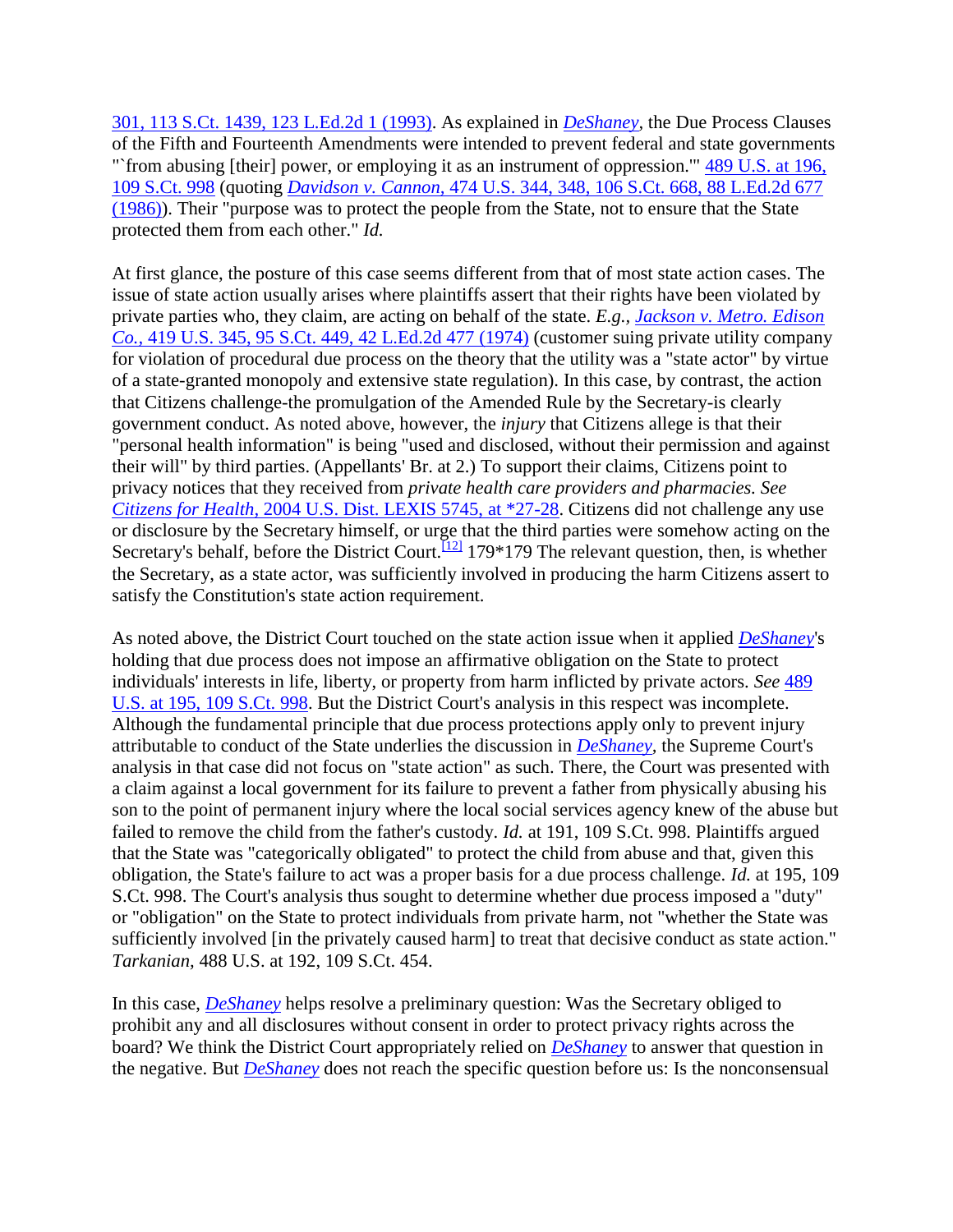use or disclosure of individual health information by private parties, as permitted by the Amended Rule, legally attributable to the Secretary? We conclude that it is not.

To answer this question, we must determine "whether there is a sufficiently close nexus between the State and the challenged action of the regulated entity [-the private party-] so that the action of the latter may fairly be treated as that of the State itself." *Jackson,* [419 U.S. at 351, 95 S.Ct.](http://scholar.google.co.in/scholar_case?case=17665151143207312572&q=citizens+for+health+v.+leavitt&hl=en&as_sdt=2,5&scilh=0)  [449.](http://scholar.google.co.in/scholar_case?case=17665151143207312572&q=citizens+for+health+v.+leavitt&hl=en&as_sdt=2,5&scilh=0) Where, as here, plaintiff argues that the State has "authorized" or "empowered" a private entity to act in a way that directly brings about the alleged injury, our inquiry focuses on "whether the State provided a mantle of authority that enhanced the power of the harm-causing individual actor." *Tarkanian,* 488 U.S. at 192, 109 S.Ct. 454. Unfortunately, there is no "infallible test" to employ in this analysis. *Reitman v. Mulkey,* [387 U.S. 369, 378, 87 S.Ct. 1627,](http://scholar.google.co.in/scholar_case?case=7169934994276104817&q=citizens+for+health+v.+leavitt&hl=en&as_sdt=2,5&scilh=0)  [18 L.Ed.2d 830 \(1967\).](http://scholar.google.co.in/scholar_case?case=7169934994276104817&q=citizens+for+health+v.+leavitt&hl=en&as_sdt=2,5&scilh=0) Rather, it is "`[o]nly by sifting facts and weighing circumstances' on a case-by-case basis [that] a `nonobvious involvement of the State in private conduct [can] be attributed 180\*180 its true significance.'" *Id.* (quoting *[Burton v. Wilmington Parking Auth.,](http://scholar.google.co.in/scholar_case?case=4478686624663257855&q=citizens+for+health+v.+leavitt&hl=en&as_sdt=2,5&scilh=0)* 365 [U.S. 715, 722, 81 S.Ct. 856, 6 L.Ed.2d 45 \(1961\)\)](http://scholar.google.co.in/scholar_case?case=4478686624663257855&q=citizens+for+health+v.+leavitt&hl=en&as_sdt=2,5&scilh=0).

The Supreme Court provided guidance as to what satisfies the Constitution's state action requirement in *Adickes v. S.H. Kress & Co.,* [398 U.S. 144, 90 S.Ct. 1598, 26 L.Ed.2d 142](http://scholar.google.co.in/scholar_case?case=133216297451375798&q=citizens+for+health+v.+leavitt&hl=en&as_sdt=2,5&scilh=0)  [\(1970\).](http://scholar.google.co.in/scholar_case?case=133216297451375798&q=citizens+for+health+v.+leavitt&hl=en&as_sdt=2,5&scilh=0) In that case, the Court explained that actions challenged on constitutional grounds fall somewhere along a continuum, with direct action by the State on one side and action by a "private party not acting against a backdrop of state compulsion or involvement" on the other. *Id.* at 168, 90 S.Ct. 1598. Whereas the former meets the state action requirement for constitutional claims, the latter does not (although it could form the basis for a claim on statutory or common law grounds, depending on the alleged violation). The Court further elaborated that, along this continuum, the enactment of a state law *"requiring"* violation of individual rights, and *"enforcement"* of such a law establish the requisite state action. *Id.* at 170, 90 S.Ct. 1598. "[A] State is responsible for the discriminatory act of a private party when the State, by its law, has *compelled* the act" or when the State has *"commanded"* a particular result. *Id.* (emphasis added) (citing *Peterson v. City of Greenville,* [373 U.S. 244, 248, 83 S.Ct. 1119, 10 L.Ed.2d 323 \(1963\);](http://scholar.google.co.in/scholar_case?case=16233723349732389540&q=citizens+for+health+v.+leavitt&hl=en&as_sdt=2,5&scilh=0) *Robinson v. Florida,* [378 U.S. 153, 84 S.Ct. 1693, 12 L.Ed.2d 771 \(1964\);](http://scholar.google.co.in/scholar_case?case=11800098284666427798&q=citizens+for+health+v.+leavitt&hl=en&as_sdt=2,5&scilh=0) *[Lombard v.](http://scholar.google.co.in/scholar_case?case=12380322891935755277&q=citizens+for+health+v.+leavitt&hl=en&as_sdt=2,5&scilh=0)  Louisiana,* [373 U.S. 267, 83 S.Ct. 1122, 10 L.Ed.2d 338 \(1963\);](http://scholar.google.co.in/scholar_case?case=12380322891935755277&q=citizens+for+health+v.+leavitt&hl=en&as_sdt=2,5&scilh=0) *[Shuttlesworth v. Birmingham,](http://scholar.google.co.in/scholar_case?case=9117999928639504550&q=citizens+for+health+v.+leavitt&hl=en&as_sdt=2,5&scilh=0)* [373 U.S. 262, 83 S.Ct. 1130, 10 L.Ed.2d 335 \(1963\)\)](http://scholar.google.co.in/scholar_case?case=9117999928639504550&q=citizens+for+health+v.+leavitt&hl=en&as_sdt=2,5&scilh=0).

The first inquiry, then, is whether the Amended Rule can fairly be read to "require," "compel," or "command" routine use disclosures without consent. We conclude that it cannot. The fact that subsection (b) of the Rule expressly permits covered entities to obtain consent belies such an interpretation. *See* 45 C.F.R. § 164.506(b)(1) ("A covered entity *may obtain consent* of the individual to use or disclose protected health information to carry out treatment, payment, or health care operations.") (emphasis added). Thus, the Amended Rule does not directly "provide a mantle of authority that enhance[s] the power of" health care providers and other entities, *Tarkanian,* 488 U.S. at 192, 109 S.Ct. 454.

Citizens argue that the Amended Rule's grant of "regulatory permission" to make the challenged uses and disclosures, *see, e.g.,* 67 Fed.Reg. at 53,209, 53,211, 53,212 (discussing Amended Rule), indirectly provides the requisite "mantle of authority". To demonstrate a link between the Amended Rule and private parties' use and disclosure of Citizens' health information without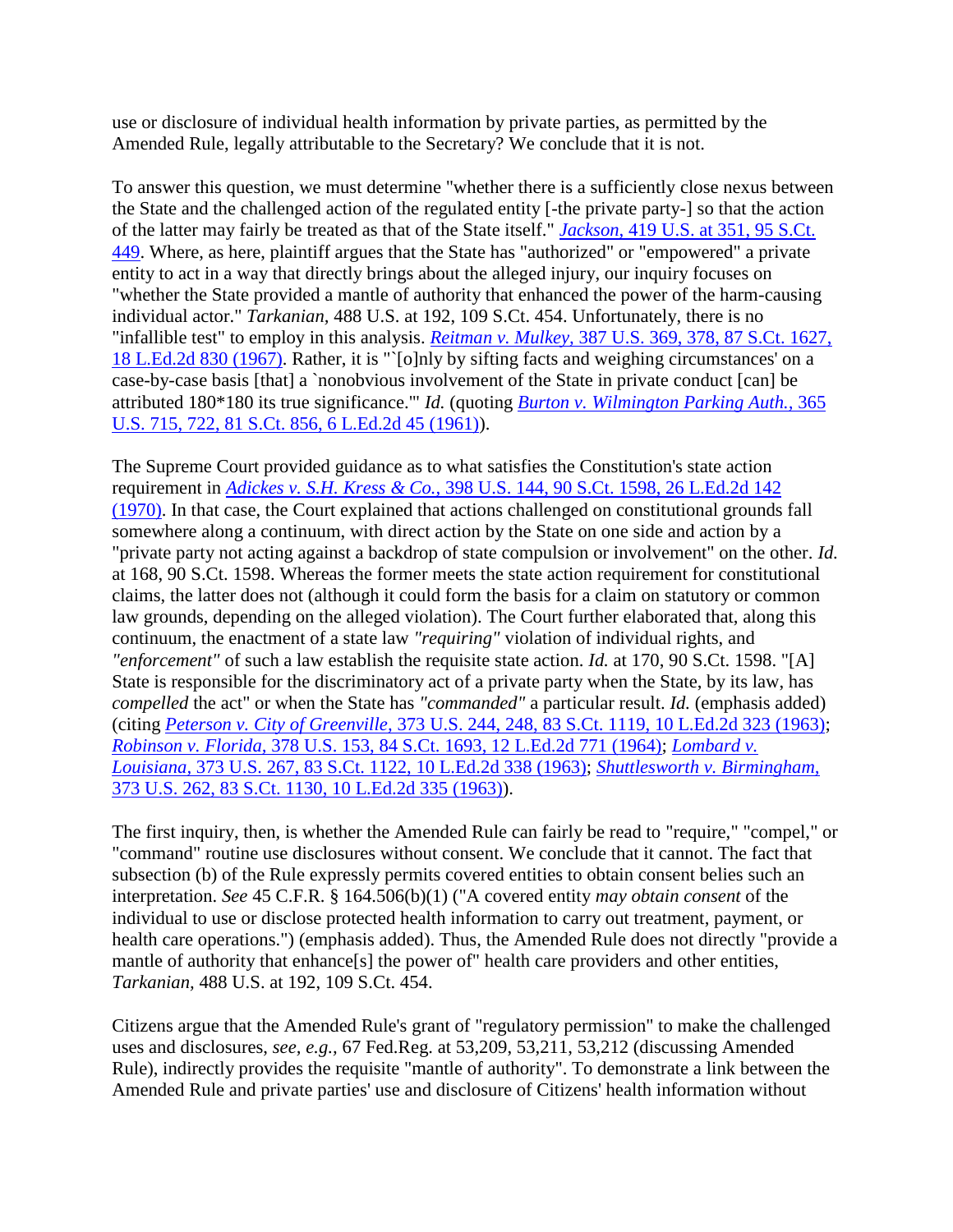their consent, Citizens point to two sources: (1) changes in the privacy policies of covered entities, and (2) evidence that some entities have begun ignoring applicable state privacy laws. On the first point, Citizens have identified at least one covered entity that has adopted a blanket policy of refusing all requests for restrictions on uses and disclosures of health information since the promulgation of the Amended Rule.<sup>[\[13\]](http://scholar.google.co.in/scholar_case?q=citizens+for+health+v.+leavitt&hl=en&as_sdt=2,5&case=9374757466978555083&scilh=0#[15])</sup> They further assert that some covered entities have simply ignored 181\*181 applicable, more restrictive, state laws in making such uses and  $disclosures.$ <sup>[\[14\]](http://scholar.google.co.in/scholar_case?q=citizens+for+health+v.+leavitt&hl=en&as_sdt=2,5&case=9374757466978555083&scilh=0#[16])</sup>

Our reading of the case law discussed below, however, leads us to the conclusion that the fact that a private party changed its behavior in response to a law does not give the law the coercive quality upon which the state action inquiry depends *unless* the law itself suddenly authorized something that was previously prohibited. Citizens' argument assumes (1) that covered entities were previously prohibited from making nonconsensual uses or disclosures for routine uses and (2) that the Amended Rule's "authorization" somehow permits uses or disclosures that were previously "unauthorized". But there is no authority for either proposition. Citizens have not shown that federal law prohibited nonconsensual uses or disclosures of health information before the Rule was promulgated.<sup>[\[15\]](http://scholar.google.co.in/scholar_case?q=citizens+for+health+v.+leavitt&hl=en&as_sdt=2,5&case=9374757466978555083&scilh=0#[17])</sup> And the preemption provisions of HIPAA and the Amended Rule expressly provide that any state statutes that prohibited such uses and disclosures before the Amended Rule was promulgated remain in effect.<sup>[\[16\]](http://scholar.google.co.in/scholar_case?q=citizens+for+health+v.+leavitt&hl=en&as_sdt=2,5&case=9374757466978555083&scilh=0#[18])</sup> Because 182\*182 there is no indication that the nonconsensual uses and disclosures permitted by the Amended Rule were prohibited before the Rule went into effect, we have difficulty understanding how the Amended Rule "authorizes" covered entities to take action that they could not have otherwise taken. In the words of the *Tarkanian* test, Citizens have not shown how, by promulgating the Amended Rule, the Secretary "enhanced the power" of the covered entities to use or disclose health information without patients' consent; covered entities had this power already.

By way of analogy, assume that Congress were to pass legislation permitting private cinema operators, at their discretion, to search all moviegoers for any reason, without any showing of probable cause or reasonable suspicion. Although the Fourth Amendment would preclude the federal government from conducting such a search, private cinema operators are not bound by the Fourth Amendment, and absent any other law prohibiting it, private cinema operators were already "permitted" to conduct such a search before the new legislation took effect. To the extent that this new legislation changes the legal landscape at all, then, it only codifies a power that cinema operators had already. The codification does not transform the private exercise of the codified power into "state action." Similarly, although the codification itself is clearly government action, it seems insufficient to endow a moviegoer's challenge to a search by a cinema operator with constitutional significance given that the codification has neither enhanced nor diminished the individual moviegoer's rights.

None of the cases that Citizens or amici cite supports the view that a government authorization of conduct that was already legally permissible satisfies the constitutional state action requirement. It is true that these cases find state action based on the enactment of statutes that permit private parties to infringe the constitutional rights of others.<sup>[\[17\]](http://scholar.google.co.in/scholar_case?q=citizens+for+health+v.+leavitt&hl=en&as_sdt=2,5&case=9374757466978555083&scilh=0#[19])</sup> But the laws that the Supreme Court has struck down in these cases allowed private parties to take some action (usually discrimination based on race) *where they would otherwise have been prohibited from doing so.* In other words, the Court found that the state, by enacting these laws, had "empowered" private parties to act in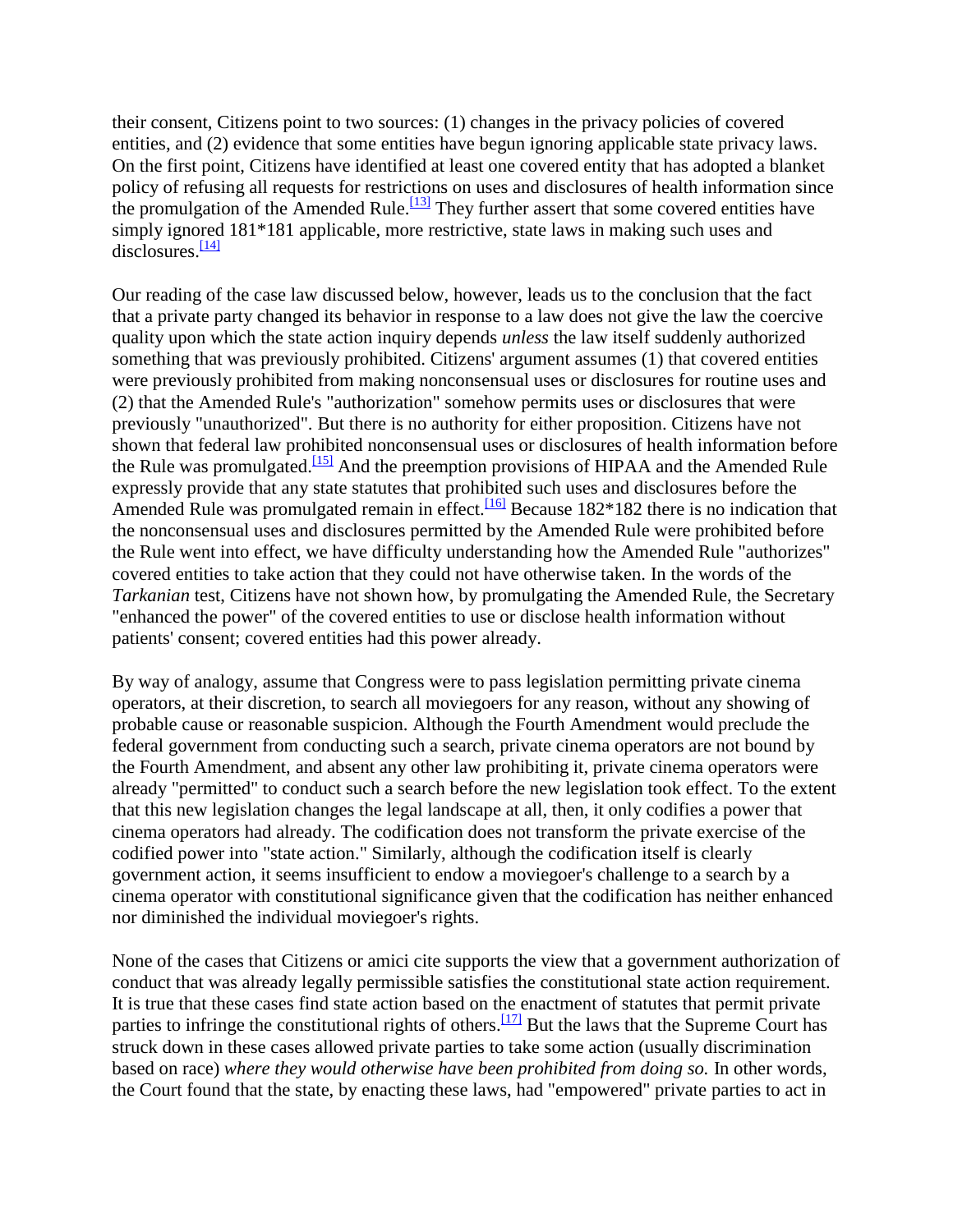ways that would have been prohibited but for the enactment of the law. As we explained above, that is not the case here.

The Supreme Court's decision in *Reitman v. Mulkey,* [387 U.S. 369, 87 S.Ct. 1627, 18 L.Ed.2d](http://scholar.google.co.in/scholar_case?case=7169934994276104817&q=citizens+for+health+v.+leavitt&hl=en&as_sdt=2,5&scilh=0)  [830 \(1967\),](http://scholar.google.co.in/scholar_case?case=7169934994276104817&q=citizens+for+health+v.+leavitt&hl=en&as_sdt=2,5&scilh=0) illustrates this point. That case involved a constitutional challenge to an amendment to the California Constitution that allowed private persons 183\*183 absolute discretion to refuse to sell, lease, or rent property to another. The amendment effectively nullified California statutes that prohibited racial discrimination in private housing transactions. *Id.* at 374, 87 S.Ct. 1627. The California Supreme Court reasoned that, because the State had taken affirmative action designed to make private discrimination legally possible-*changing the situation from one in which private discrimination was restricted by statute to one in which it was encouraged*-the State was at least a partner in the challenged discrimination. *Id.* at 375, 87 S.Ct. 1627. The Court noted that the State could maintain a neutral position regarding private discrimination and was not bound by the Federal Constitution to forbid it. But once the State acted in a way that encouraged private discrimination, even if it stopped short of mandating such action, it crossed the constitutional line. *Id.*

The United States Supreme Court affirmed the judgment of the California Supreme Court. The Court rejected petitioners' argument that the state court's reasoning was flawed because it meant that the mere repeal of a statute that prohibited private racial discrimination could be said to "authorize" or "encourage" discrimination simply because it permitted that which was formerly proscribed, pointing out that the challenged state action in case was not "the mere repeal" of prior anti-discrimination laws. *Id.* at 376, 87 S.Ct. 1627. Rather, the offensive action was the state's authorization and "constitutionalization" (under the state constitution) of the previously forbidden private right to discriminate. *Id.* Consequently, the amendment had a much broader impact than the mere repeal of existing statutes:

Private discriminations in housing *were now not only free from [the previously enacted antidiscrimination statutes] but they also enjoyed a far different status than was true before the passage of those statutes.* The right to discriminate, including the right to discriminate on racial grounds, was now embodied in the State's basic charter, immune from legislative, executive, or judicial regulation at any level of the state government. Those practicing racial discriminations need no longer rely solely on their personal choice. They could now invoke express [state] constitutional authority, free from censure or interference of any kind from official sources.

*Id.* at 380-81, 87 S.Ct. 1627 (emphasis added).<sup>[\[18\]](http://scholar.google.co.in/scholar_case?q=citizens+for+health+v.+leavitt&hl=en&as_sdt=2,5&case=9374757466978555083&scilh=0#[20])</sup> In other words, the amendment was constitutionally offensive not only because it now permitted conduct that was previously prohibited, but also because it affirmatively protected such conduct under the state constitution.

The *[Reitman](http://scholar.google.co.in/scholar_case?case=7169934994276104817&q=citizens+for+health+v.+leavitt&hl=en&as_sdt=2,5&scilh=0)* Court elaborated on this principle by referring to its ruling in *[Nixon v. Condon,](http://scholar.google.co.in/scholar_case?case=2925340888699183989&q=citizens+for+health+v.+leavitt&hl=en&as_sdt=2,5&scilh=0)* 286 [U.S. 73, 52 S.Ct. 484, 76 L.Ed. 984 \(1932\).](http://scholar.google.co.in/scholar_case?case=2925340888699183989&q=citizens+for+health+v.+leavitt&hl=en&as_sdt=2,5&scilh=0) It noted that, in *[Nixon,](http://scholar.google.co.in/scholar_case?case=2925340888699183989&q=citizens+for+health+v.+leavitt&hl=en&as_sdt=2,5&scilh=0)*

the Court was faced with a statute empowering the executive committee of a political party to prescribe the qualifications of its members for voting or for other participation, but containing no directions 184\*184 with respect to the exercise of that power. *This was authority which the committee otherwise might not have had and which was used by the committee to bar Negroes*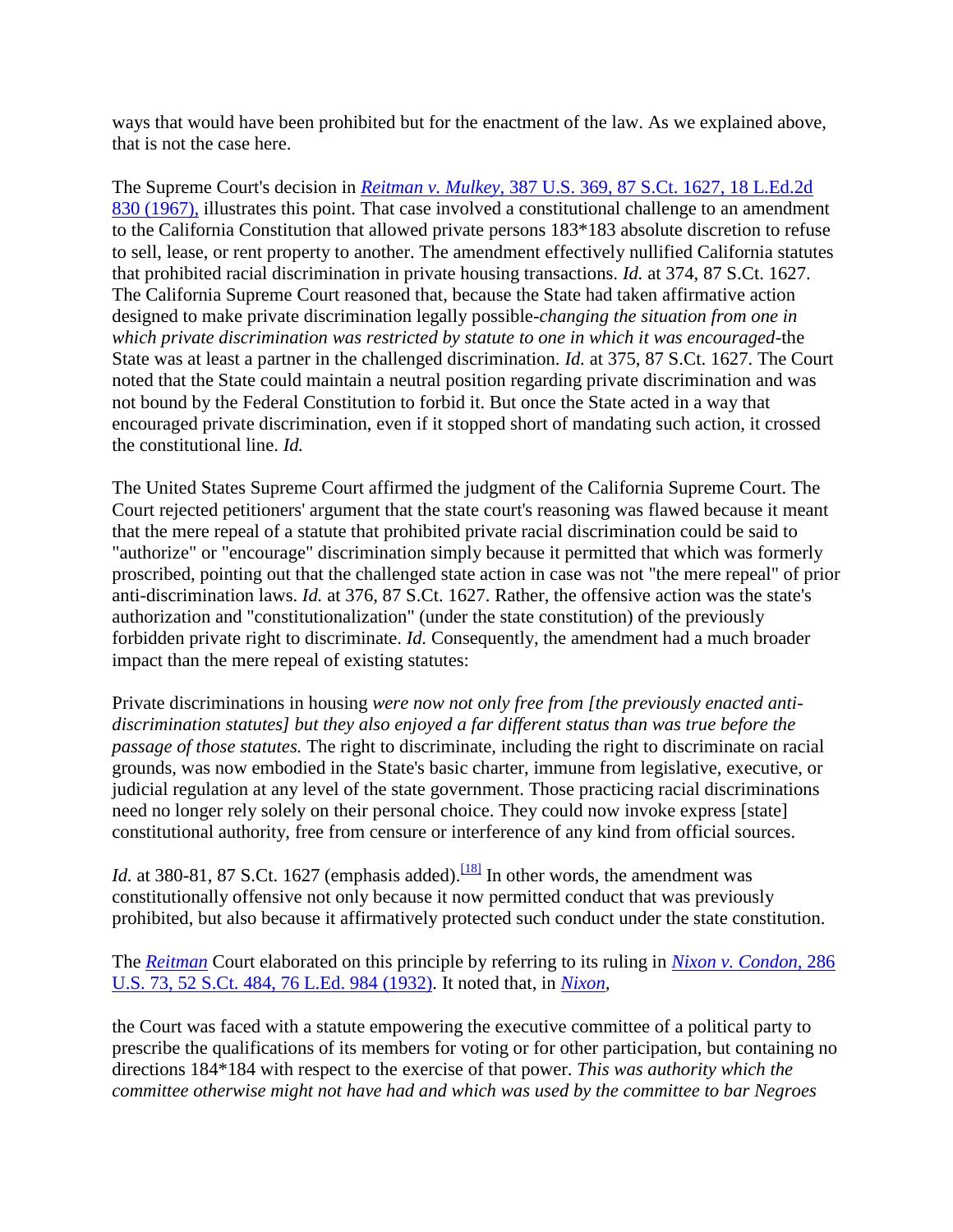*from voting in primary elections.* Reposing this power in the executive committee was said to insinuate the State into the self-regulatory, decision-making scheme of the voluntary association; the exercise of the power was viewed as an expression of state authority contrary to the Fourteenth Amendment.

*Reitman,* [387 U.S. at 379, 87 S.Ct. 1627](http://scholar.google.co.in/scholar_case?case=7169934994276104817&q=citizens+for+health+v.+leavitt&hl=en&as_sdt=2,5&scilh=0) (discussing *[Nixon](http://scholar.google.co.in/scholar_case?case=2925340888699183989&q=citizens+for+health+v.+leavitt&hl=en&as_sdt=2,5&scilh=0)*) (emphasis added). As in *[Reitman,](http://scholar.google.co.in/scholar_case?case=7169934994276104817&q=citizens+for+health+v.+leavitt&hl=en&as_sdt=2,5&scilh=0)* then, the *[Nixon](http://scholar.google.co.in/scholar_case?case=2925340888699183989&q=citizens+for+health+v.+leavitt&hl=en&as_sdt=2,5&scilh=0)* Court found that the enactment of the statute satisfied the state action requirement because the challenged law provided the committee with a power that it "otherwise might not have had." *Id.* Because the Amended Rule does not endow covered entities with any power that they did not have otherwise, the action of the Secretary that Citizens challenge does not fit the *[Reitman](http://scholar.google.co.in/scholar_case?case=7169934994276104817&q=citizens+for+health+v.+leavitt&hl=en&as_sdt=2,5&scilh=0)* / *[Nixon](http://scholar.google.co.in/scholar_case?case=2925340888699183989&q=citizens+for+health+v.+leavitt&hl=en&as_sdt=2,5&scilh=0)* mold.

The Amended Rule has not enhanced covered entities' power, under federal or state law, to use or disclose confidential health information without patients' consent. The Rule does not "compel" or "command" or "require" that private entities use information without patients' consent. *See Adickes,* [398 U.S. at 170, 90 S.Ct. 1598.](http://scholar.google.co.in/scholar_case?case=133216297451375798&q=citizens+for+health+v.+leavitt&hl=en&as_sdt=2,5&scilh=0) Nor has the Rule changed the situation from one in which nonconsensual routine uses and disclosures were prohibited to one in which they are now encouraged, *see Reitman,* [387 U.S. 369, 87 S.Ct. 1627, 18 L.Ed.2d 830,](http://scholar.google.co.in/scholar_case?case=7169934994276104817&q=citizens+for+health+v.+leavitt&hl=en&as_sdt=2,5&scilh=0) or conferred authority on health care providers that they might not have had otherwise. *See Nixon,* [286 U.S. 73, 52 S.Ct.](http://scholar.google.co.in/scholar_case?case=2925340888699183989&q=citizens+for+health+v.+leavitt&hl=en&as_sdt=2,5&scilh=0)  [484, 76 L.Ed. 984.](http://scholar.google.co.in/scholar_case?case=2925340888699183989&q=citizens+for+health+v.+leavitt&hl=en&as_sdt=2,5&scilh=0) Accordingly, we conclude that the Secretary's promulgation of the Amended Rule does not satisfy the Constitution's state action requirement.

The fact that covered entities are construing the "may use" language as constituting a new federal seal of approval, and may be ignoring state laws regarding protections to be afforded to such information, is regrettable and disquieting. That routine requests for privacy are apparently being ignored by covered entities is even more unfortunate. But our task here is to determine the *constitutionality* of the Amended Rule, not the propriety of covered entities' actions under state or common law. Because, for all of the reasons stated above, the covered entities' actions that Citizens challenge do not implicate the federal government, we reject Citizens' Fifth Amendment claim.

## **B. First Amendment Claim**

Citizens' First Amendment claim is that the Amended Rule infringes individuals' right to confidential communications with health care practitioners, *i.e.,* a right to refrain from public speech regarding private personal health information. Citizens argue that the effect of the Amended Rule is to chill speech between individuals and their health care practitioners because the possibility of nonconsensual disclosures makes individuals less likely to participate fully in diagnosis and treatment and more likely to be evasive and withhold important information. Further, because the Rule applies to "health information ... whether oral or recorded in any form or medium ...," 45 C.F.R. § 160.103, Citizens argue that the Rule is a content-based regulation reviewable under strict scrutiny.

We believe that a First Amendment claim is an ill-suited challenge to the Amended Rule. *Cf. [South Carolina Med. Ass'n v. Thompson,](http://scholar.google.co.in/scholar_case?case=18146924909969673140&q=citizens+for+health+v.+leavitt&hl=en&as_sdt=2,5&scilh=0)* 327 F.3d 346, 355 n. 4 (4th Cir.2003) ("We summarily dispense with appellants' argument that the Privacy 185\*185 Rule will chill patients' rights of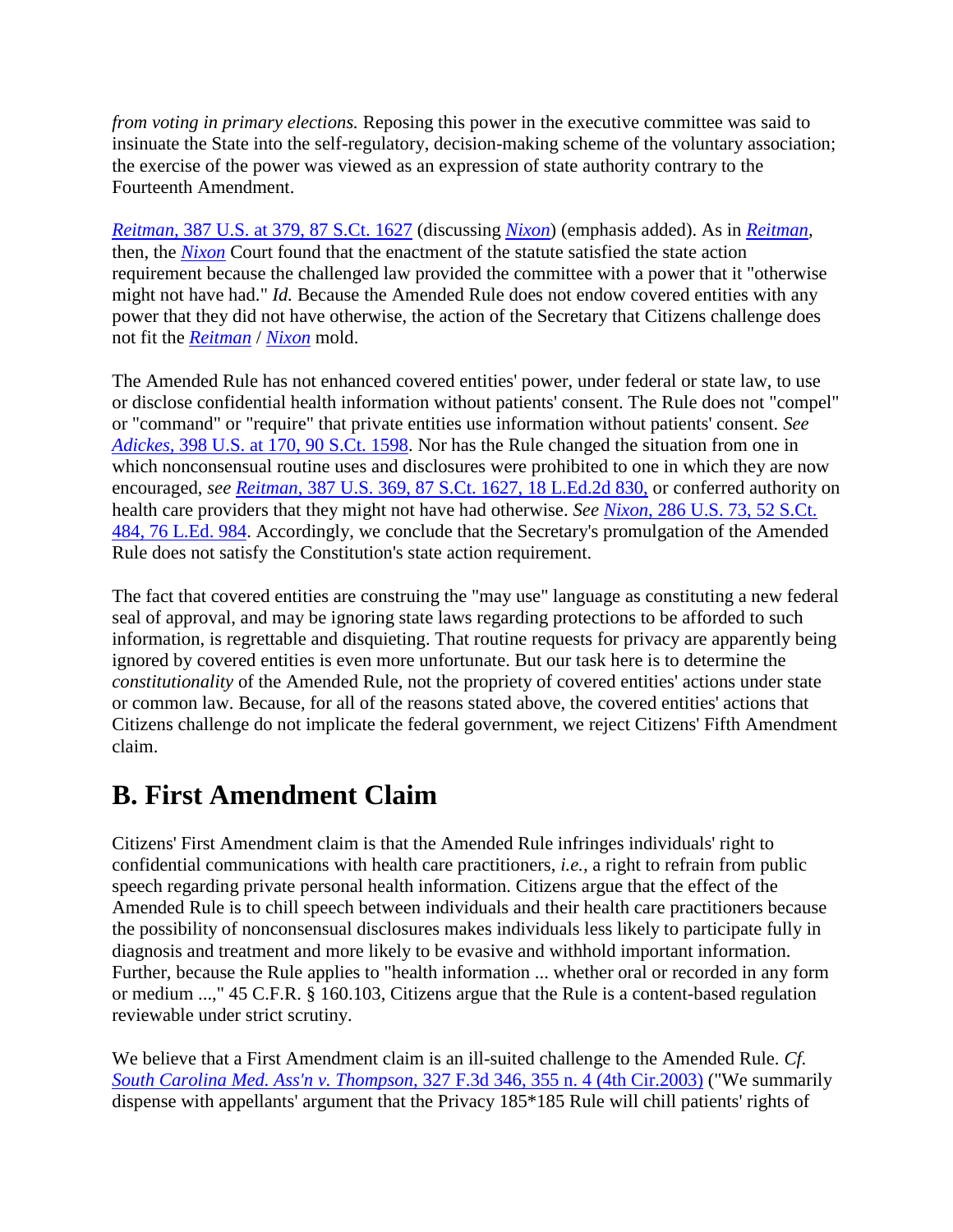free speech, as we find this claim to be without merit."). The cases on which Citizens rely are not authoritative on the precise issue before us. *See Bartnicki v. Vopper,* [532 U.S. 514, 533, 121](http://scholar.google.co.in/scholar_case?case=2171346211086974391&q=citizens+for+health+v.+leavitt&hl=en&as_sdt=2,5&scilh=0)  [S.Ct. 1753, 149 L.Ed.2d 787 \(2001\)](http://scholar.google.co.in/scholar_case?case=2171346211086974391&q=citizens+for+health+v.+leavitt&hl=en&as_sdt=2,5&scilh=0) (suggesting that "the fear of public disclosure of private conversations might well have a chilling effect on private speech," but ultimately holding that any such interest was outweighed in that case by the media's countervailing First Amendment interest in publishing truthful information of public concern); *[Jaffee v. Redmond,](http://scholar.google.co.in/scholar_case?case=365976032268433131&q=citizens+for+health+v.+leavitt&hl=en&as_sdt=2,5&scilh=0)* 518 U.S. 1, 11- [12, 116 S.Ct. 1923, 135 L.Ed.2d 337 \(1996\)](http://scholar.google.co.in/scholar_case?case=365976032268433131&q=citizens+for+health+v.+leavitt&hl=en&as_sdt=2,5&scilh=0) (citing the "public interest" in confidential communications between a psychotherapist and her patient as justification for recognizing a psychotherapist-patient privilege in federal courts). And, more to the point, Citizens' First Amendment claim fails on the same grounds as their Fifth Amendment claim: the potential "chilling" of patients' rights to free speech derives not from any action of the government, but from the independent decisions of private parties with respect to the use and disclosure of individual health information. For all of the reasons enumerated above, the decisions of the private parties to use or disclose private health information in reliance on the Amended Rule, which may or may not "chill" expression between health care providers and their patients, does not implicate the government in a way that gives rise to a constitutional claim. We will therefore affirm the District Court's grant of summary judgment to the Secretary on Citizens' First Amendment claim.

### **C. Claims Alleging Violations of HIPAA**

In claims based on HIPAA's statutory language, Citizens argue (1) that the Secretary exceeded the regulatory authority delegated by HIPAA because the Act only authorizes the Secretary to promulgate regulations that *enhance* privacy and (2) that the Amended Rule impermissibly retroactively rescinded individual rights created by the Original Rule and disturbed Citizens' "settled expectations" in the privacy of their health information. We find the District Court's analysis of these statutory claims to be cogent. Citizens argue that the Secretary has eliminated their reasonable expectations of medical privacy retroactively and prospectively and that such action is inconsistent with Congress's intent in enacting HIPAA. However, Citizens' argument that the controlling policy underlying HIPAA is medical privacy and that the Amended Rule wholly sacrifices this interest to covered entities' interests in efficiency and flexibility ignores the Act's stated goals of "simplify[ing] the administration of health insurance," HIPAA pmbl., 110 Stat. at 1936, and "improv[ing] the efficiency and effectiveness of the health care system," HIPAA § 261 (stating purpose of Subtitle F). As the District Court aptly explained, HIPAA requires the Secretary to "balance privacy protection and the efficiency of the health care systemnot simply to enhance privacy." *Citizens for Health,* [2004 U.S. Dist. LEXIS 5745, at \\*43.](http://scholar.google.co.in/scholar_case?about=5344599008571893984&q=citizens+for+health+v.+leavitt&hl=en&as_sdt=2,5&scilh=0) We thus conclude that Citizens' first HIPAA claim lacks merit.

We also agree with the District Court's finding that the Amended Rule does not retroactively eliminate rights that Citizens enjoyed under the Original Rule or under various laws or standards of practice that existed before the Amended Rule went into effect. Because the Original Rule was amended before its compliance date, "[c]overed entities were never under a legal obligation to comply with the Original Rule's consent requirement." *Id.* at \*45-46. Citizens, therefore, never enjoyed any rights under the Original Rule at all. Nor does the Amended Rule retroactively eliminate Citizens' reasonable expectations 186\*186 based on state law, standards of medical ethics and established standards of practice because the Amended Rule does not disturb any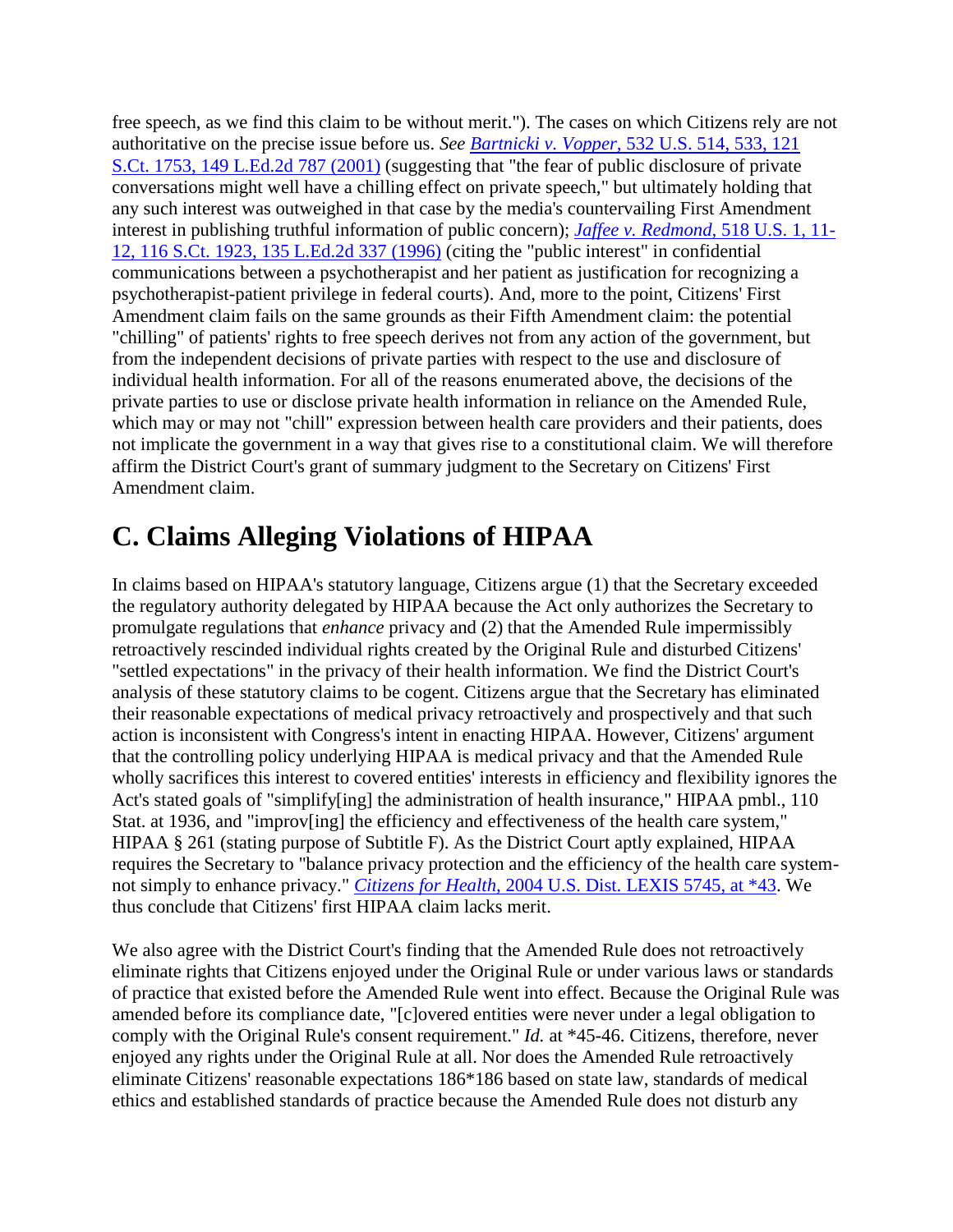preexisting, "more stringent" state law privacy rights. *See id.* at \*45-46. *See also* Standards for Privacy of Individually Identifiable Health Information, 67 Fed.Reg. 53,182, 53,212 (Aug. 14, 2002) ("State laws that are more stringent [than the Privacy Rule] remain in place. In order not to interfere with such laws and ethical standards, this Rule permits covered entities to obtain consent. Nor is the Privacy Rule intended to serve as a `best practices' standard. Thus, *professional standards that are more protective of privacy retain their vitality.*" (emphasis added)). Accordingly, we reject Citizens' second HIPPA claim as well, and will affirm the grant of summary judgment to the Secretary on these claims.

## **D. APA Claims**

Lastly, Citizens challenge the rulemaking process under the APA, contending that (1) the Secretary's rulemaking was arbitrary and capricious, in violation of 5 U.S.C. § 706(2)(A), and (2) the Secretary failed to provide adequate notice of the rescission of the consent requirement of the Original Rule, a violation of 5 U.S.C. § 553(b)(3). Citizens argue that the Secretary acted arbitrarily and capriciously by failing to adequately explain the rescission of the consent requirement, ignoring earlier findings, and failing to respond to public comments.

We dispose of Citizens' argument that the Secretary did not provide adequate notice to the public of his intention to rescind the consent requirement first. On this point, the District Court correctly pointed out that the APA requires a notice to provide *either* "the terms or substance of the proposed rule" *or* "a description of the subjects and issues involved." *[Citizens for Health,](http://scholar.google.co.in/scholar_case?about=5344599008571893984&q=citizens+for+health+v.+leavitt&hl=en&as_sdt=2,5&scilh=0)* 2004 [U.S. Dist. LEXIS 5745, at \\*42-43](http://scholar.google.co.in/scholar_case?about=5344599008571893984&q=citizens+for+health+v.+leavitt&hl=en&as_sdt=2,5&scilh=0) (quoting 5 U.S.C. § 553(b)(3)). In this case, the Notice for Proposed Rulemaking did *both. See* Standards for Privacy of Individually Identifiable Health Information, 64 Fed.Reg. 14,776, 14,810-14,815 (Mar. 27, 2002) (setting forth the language of the Proposed Amended Rule); *id.* at 14,778-14,783 (describing the subjects and issues involved in the proposed modification). We will therefore affirm the District Court's grant of summary judgment to the Secretary on this claim.

We also reject Citizens' claim that the Secretary acted arbitrarily and capriciously in promulgating the Amended Rule. Citizens argue that the Secretary acted arbitrarily and capriciously in promulgating the Amended Rule by improperly reversing a "settled course of behavior" established in the Original Rule and adopting a policy that he had previously rejected. When an agency rejects a "settled course of behavior," however, it need only supply a "reasoned analysis" for the change to overcome any presumption that the settled rule best carries out the policies committed to the agency by Congress. *[Motor Vehicle Mfrs. Ass'n v. State Farm Mut.](http://scholar.google.co.in/scholar_case?case=759595841034114890&q=citizens+for+health+v.+leavitt&hl=en&as_sdt=2,5&scilh=0)  Auto. Ins. Co.,* [463 U.S. 29, 41-42, 103 S.Ct. 2856, 77 L.Ed.2d 443 \(1983\)](http://scholar.google.co.in/scholar_case?case=759595841034114890&q=citizens+for+health+v.+leavitt&hl=en&as_sdt=2,5&scilh=0) (quoting *[Atchison, T.](http://scholar.google.co.in/scholar_case?case=1991381326164722099&q=citizens+for+health+v.+leavitt&hl=en&as_sdt=2,5&scilh=0)  & S.F.R. Co. v. Wichita Bd. of Trade,* [412 U.S. 800, 807-08, 93 S.Ct. 2367, 37 L.Ed.2d 350](http://scholar.google.co.in/scholar_case?case=1991381326164722099&q=citizens+for+health+v.+leavitt&hl=en&as_sdt=2,5&scilh=0)  [\(1973\)\)](http://scholar.google.co.in/scholar_case?case=1991381326164722099&q=citizens+for+health+v.+leavitt&hl=en&as_sdt=2,5&scilh=0). Such an analysis requires the agency to "examine the relevant data and articulate a satisfactory explanation for its action including a `rational connection between the facts found and the choice made.'" *Id.* at 43, 103 S.Ct. 2856 (quoting *[Burlington Truck Lines, Inc. v. United](http://scholar.google.co.in/scholar_case?case=13877070253057187976&q=citizens+for+health+v.+leavitt&hl=en&as_sdt=2,5&scilh=0)  States,* [371 U.S. 156, 168, 83 S.Ct. 239, 9 L.Ed.2d 207 \(1962\)\)](http://scholar.google.co.in/scholar_case?case=13877070253057187976&q=citizens+for+health+v.+leavitt&hl=en&as_sdt=2,5&scilh=0).

Here, the Secretary examined the relevant data, *see Citizens for Health,* [2004 U.S. Dist. LEXIS](http://scholar.google.co.in/scholar_case?about=5344599008571893984&q=citizens+for+health+v.+leavitt&hl=en&as_sdt=2,5&scilh=0)  [5745, at \\*39-41,](http://scholar.google.co.in/scholar_case?about=5344599008571893984&q=citizens+for+health+v.+leavitt&hl=en&as_sdt=2,5&scilh=0) and gave adequate consideration to the large 187\*187 volume of public comments that HHS received during the rulemaking process. *Id.* at \*41-42. The Secretary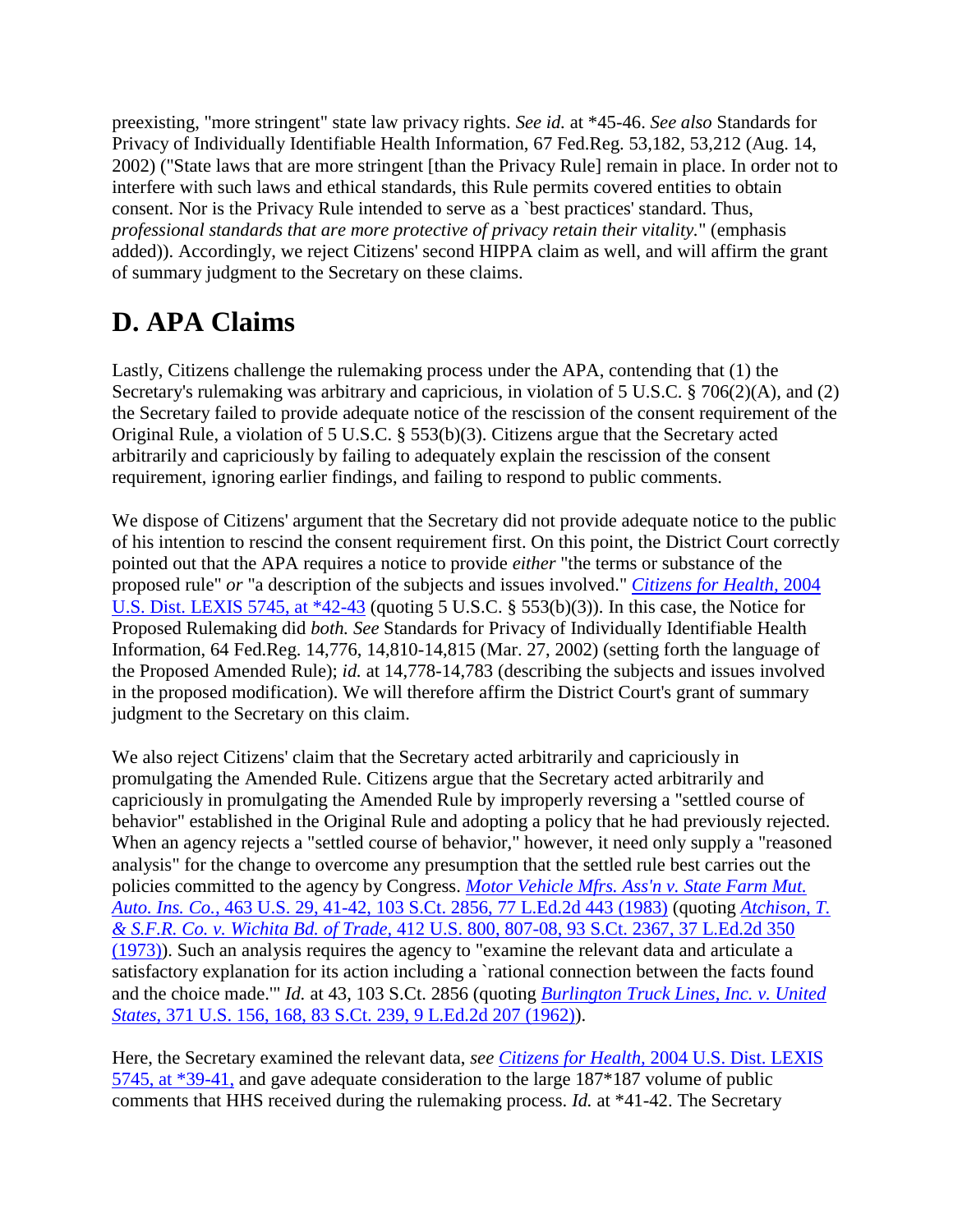considered other alternatives and explained why they were unworkable. *Id.* at \*35-38. The Secretary also considered Congress's dual goals in devising the privacy standards, *i.e.,* protecting the confidentiality of personal health information and improving the efficiency and effectiveness of the national health care system. *Id.* at \*41-42.

In sum, the Secretary's decision to respond to the unintended negative effects and administrative burdens of the Original Rule by rescinding the consent requirement for routine uses and implementing more stringent notice requirements was explained in a detailed analysis that rationally connected the decision to the facts. "Normally, an agency rule would be arbitrary and capricious if the agency has relied on factors which Congress has not intended it to consider, entirely failed to consider an important aspect of the problem, offered an explanation for its decision that runs counter to the evidence before the agency, or is so implausible that it could not be ascribed to a difference in view or the product of agency expertise." *Id.* at \*43. The Secretary has not failed in any of these respects, and, hence, we agree with the District Court's analysis and conclusion that the Secretary's decision was reasonable given the findings and that the Secretary did not act arbitrarily and capriciously in violation of the APA. Accordingly, we will affirm the grant of summary judgment to the Secretary on these claims.

## **V. Conclusion**

For the reasons set forth above, we will AFFIRM the judgment of the District Court.

[\[\\*\]](http://scholar.google.co.in/scholar_case?q=citizens+for+health+v.+leavitt&hl=en&as_sdt=2,5&case=9374757466978555083&scilh=0#r[1]) Amended Per Court's Order dated 2/4/05 Pursuant to F.R.A.P. 43(c)(2).

[\[\\*\\*\]](http://scholar.google.co.in/scholar_case?q=citizens+for+health+v.+leavitt&hl=en&as_sdt=2,5&case=9374757466978555083&scilh=0#r[2]) Since the date of argument Judge Nygaard has assumed senior status.

[\[1\]](http://scholar.google.co.in/scholar_case?q=citizens+for+health+v.+leavitt&hl=en&as_sdt=2,5&case=9374757466978555083&scilh=0#r[3]) HIPAA Title II, Subtitle F comprises sections 261 through 264. Section 261, codified at 42 U.S.C. § 1320d note, states the purpose of the Subtitle. Section 262 amends Title XI of the Social Security Act, 42 U.S.C. § 1301 *et seq.,* to add Part C, "Administrative Simplification," with sections 1171-1179, codified at 42 U.S.C. §§ 1320d to 1320d-8. Section 263 amends the Public Health Service Act at 42 U.S.C. § 242k(k). Section 264, discussed *infra,* is codified at 42 U.S.C. § 1320d-2 note. *Se[e South Carolina Med. Ass'n v. Thompson,](http://scholar.google.co.in/scholar_case?case=18146924909969673140&q=citizens+for+health+v.+leavitt&hl=en&as_sdt=2,5&scilh=0)* 327 F.3d 346, 348 n. 1 (4th Cir.2003) (explaining effect of HIPAA administrative simplification provisions).

[\[2\]](http://scholar.google.co.in/scholar_case?q=citizens+for+health+v.+leavitt&hl=en&as_sdt=2,5&case=9374757466978555083&scilh=0#r[4]) Section 264(c)(2) is cross-referenced in HIPAA  $\S$  1178, which provides that HIPAA generally preempts provisions of state law except, *inter alia,* where a provision of state law, "subject to section 264(c)(2) of the Health Insurance Portability and Accountability Act of 1996, relates to the privacy of individually identifiable health information." § 1178(a)(2)(B), 110 Stat. at 2030.

[\[3\]](http://scholar.google.co.in/scholar_case?q=citizens+for+health+v.+leavitt&hl=en&as_sdt=2,5&case=9374757466978555083&scilh=0#r[5]) The District Court explored the regulatory history of the Privacy Rule in detail. *See [Citizens for Health v.](http://scholar.google.co.in/scholar_case?about=5344599008571893984&q=citizens+for+health+v.+leavitt&hl=en&as_sdt=2,5&scilh=0)  Thompson,* [2004 WL 765356 \(E.D.Pa. Apr. 2, 2004\), 2004 U.S. Dist. LEXIS 5745, at \\*6-21.](http://scholar.google.co.in/scholar_case?about=5344599008571893984&q=citizens+for+health+v.+leavitt&hl=en&as_sdt=2,5&scilh=0) Because our decision here turns mostly on the effect of the Rule as amended, we have chosen not to repeat that discussion here.

[\[4\]](http://scholar.google.co.in/scholar_case?q=citizens+for+health+v.+leavitt&hl=en&as_sdt=2,5&case=9374757466978555083&scilh=0#r[6]) According to the Secretary, some of the "more significant examples and concerns" that commenters raised in connection with the Original Rule were that the prior consent requirement for routine disclosures would bar pharmacists from filling prescriptions and searching for potential drug interactions before patients arrived at the pharmacy, it would interfere with the practice of emergency medicine in cases where it would be difficult or impossible to obtain patient consent before treatment, and it would delay the scheduling of and preparation for hospital procedures until the patient provided the required consent. Standards for Privacy of Individually Identifiable Health Information, 67 Fed.Reg. 53, 182, 53,209 (Aug. 14, 2002).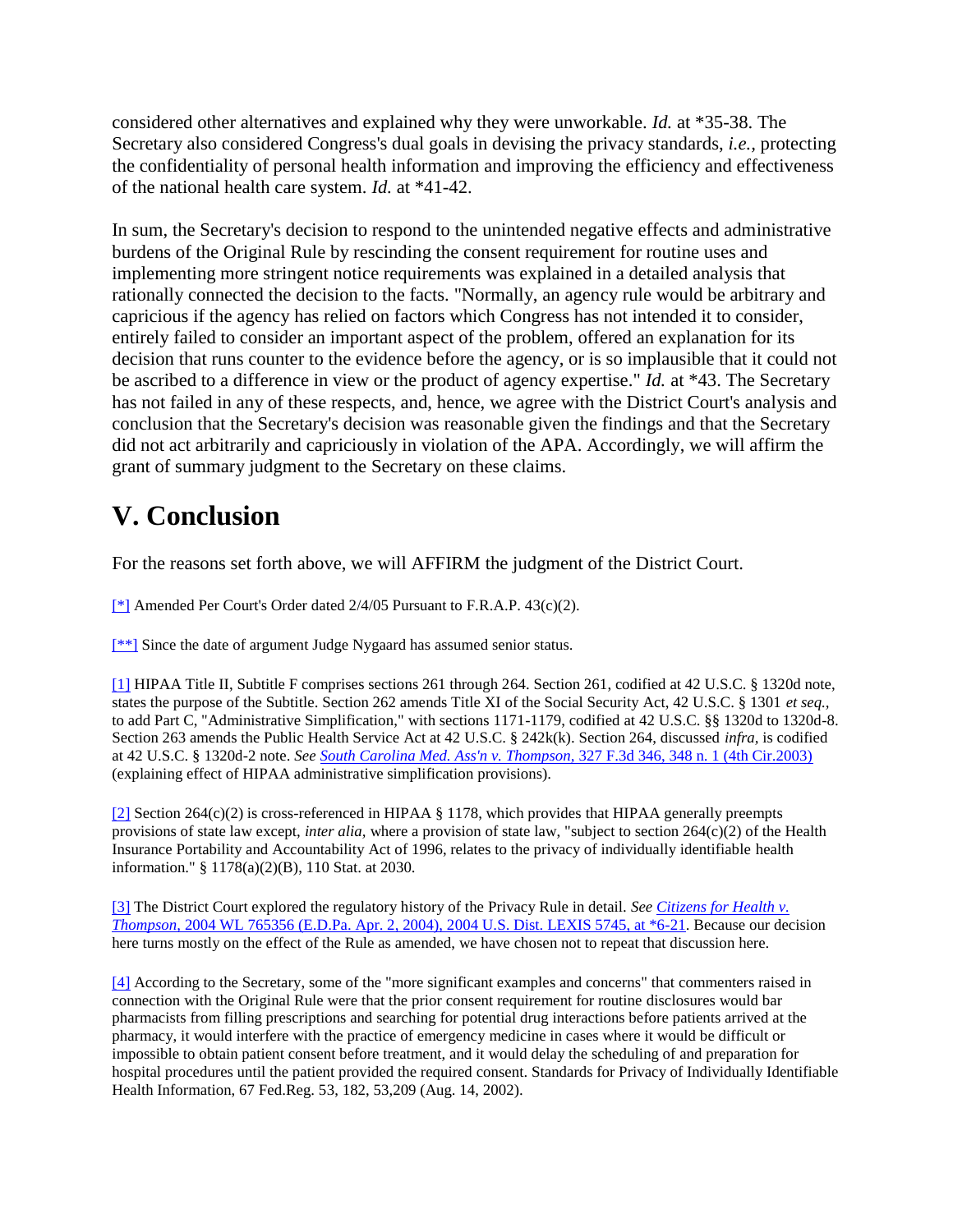[\[5\]](http://scholar.google.co.in/scholar_case?q=citizens+for+health+v.+leavitt&hl=en&as_sdt=2,5&case=9374757466978555083&scilh=0#r[7]) The Amended Rule took effect on April 14, 2003, the same date that had been set for compliance with the Original Rule. 45 C.F.R. § 164.534.

[\[6\]](http://scholar.google.co.in/scholar_case?q=citizens+for+health+v.+leavitt&hl=en&as_sdt=2,5&case=9374757466978555083&scilh=0#r[8]) The statutory language, as well as the Rule, limits the applicability of the provisions of the Rule to "covered entities". *See* HIPAA § 262(a) (amending § 1172(a) of the Social Security Act) (codified at 42 U.S.C. § 1320d-1).

[\[7\]](http://scholar.google.co.in/scholar_case?q=citizens+for+health+v.+leavitt&hl=en&as_sdt=2,5&case=9374757466978555083&scilh=0#r[9]) Health care providers who had indirect treatment relationships with an individual and those who created or received health information in the course of treating inmate patients were exempt from the Original Rule's consent requirement. 65 Fed.Reg. 82,462, 82,810. In addition, the Original Rule allowed providers to proceed without consent in situations where they had a legal obligation to provide treatment and attempts to obtain consent had failed, *e.g.*, in emergency situations, or where a provider's attempts to obtain explicit consent were thwarted by a substantial communication barrier, but the provider could properly infer such consent from the circumstances. *Id.*

[\[8\]](http://scholar.google.co.in/scholar_case?q=citizens+for+health+v.+leavitt&hl=en&as_sdt=2,5&case=9374757466978555083&scilh=0#r[10]) The regulations define the following terms with the following meanings:

*"More stringent"* means, in the context of a comparison of a provision of State law and a standard, requirement, or implementation specification adopted under [the Privacy Rule], a State law that meets one or more of the following criteria:

(1) With respect to a use or disclosure, the law prohibits or restricts a use or disclosure in circumstances under which such use or disclosure otherwise would be permitted under this subchapter, except if the disclosure is:

(i) Required by the Secretary in connection with determining whether a covered entity is in compliance with this subchapter; or

(ii) To the individual who is the subject of the individually identifiable health information.

(2) With respect to the rights of an individual, who is the subject of the individually identifiable health information, regarding access to or amendment of individually identifiable health information, permits greater rights of access or amendment, as applicable.

(3) With respect to information to be provided to an individual who is the subject of the individually identifiable health information about a use, a disclosure, rights, and remedies, provides the greater amount of information.

(4) With respect to the form, substance, or the need for express legal permission from an individual, who is the subject of the individually identifiable health information, for use or disclosure of individually identifiable health information, provides requirements that narrow the scope or duration, increase the privacy protections afforded (such as by expanding the criteria for), or reduce the coercive effect of the circumstances surrounding the express legal permission, as applicable.

(5) With respect to recordkeeping or requirements relating to accounting of disclosures, provides for the retention or reporting of more detailed information or for a longer duration.

(6) With respect to any other matter, provides greater privacy protection for the individual who is the subject of the individually identifiable health information.

*"Relates to the privacy of individually identifiable health information"* means, with respect to a State law, that the State law has the specific purpose of protecting the privacy of health information or affects the privacy of health information in a direct, clear, and substantial way. *"State law"* means a constitution, statute, regulation, rule, common law, or other State action having the force and effect of law.

45 C.F.R. § 160.202.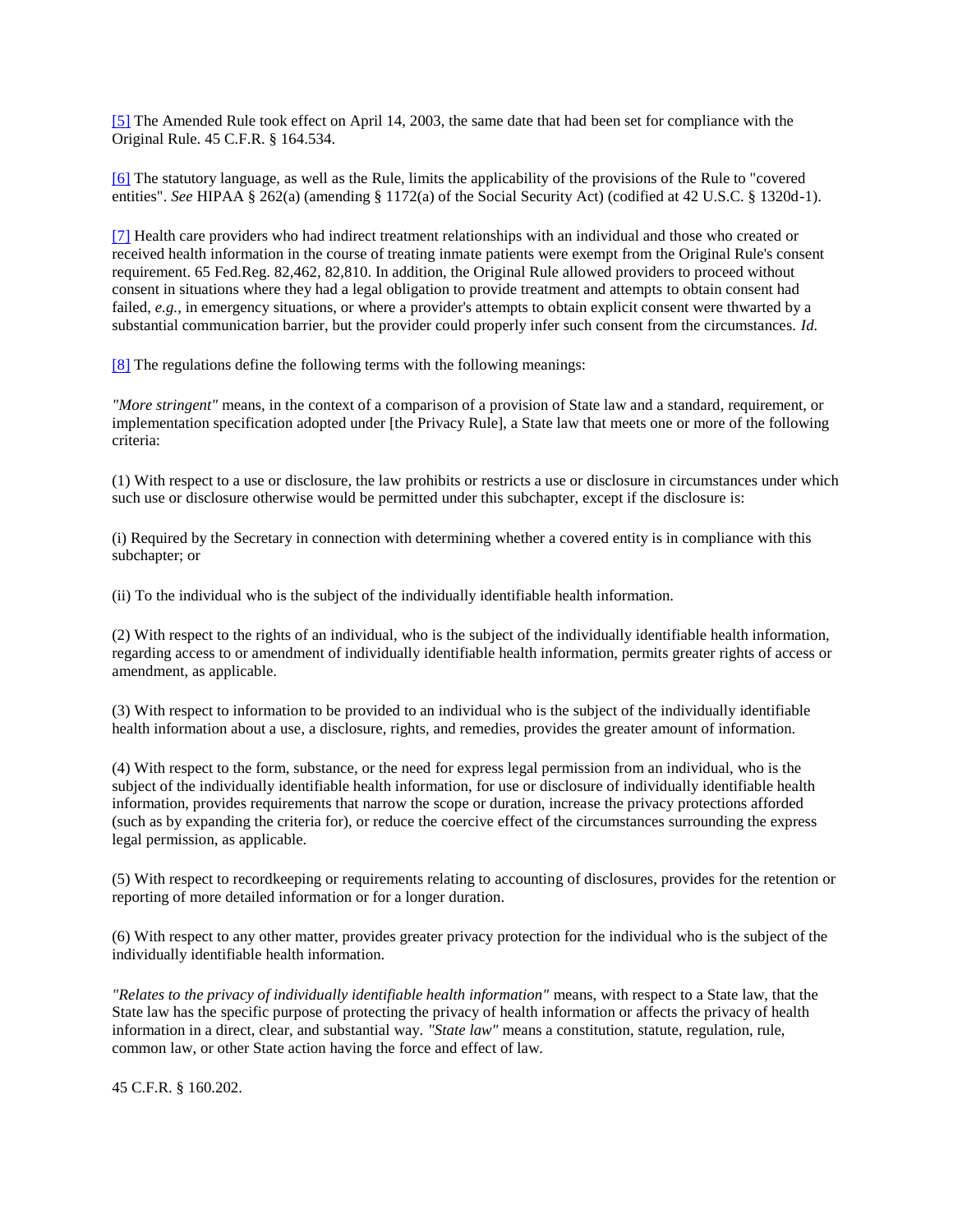[\[9\]](http://scholar.google.co.in/scholar_case?q=citizens+for+health+v.+leavitt&hl=en&as_sdt=2,5&case=9374757466978555083&scilh=0#r[11]) To satisfy Article III's justiciability requirement, "plaintiffs must demonstrate that they have suffered an injuryin-fact, that the injury is causally connected and traceable to an action of the defendant, and that it is redressable." *The Pitt News v. Fisher,* [215 F.3d 354, 359 \(3d Cir.2000\)](http://scholar.google.co.in/scholar_case?case=429512462635577825&q=citizens+for+health+v.+leavitt&hl=en&as_sdt=2,5&scilh=0) (citing *[Doe v. Nat'l Bd. of Med. Exam'rs,](http://scholar.google.co.in/scholar_case?case=10498459506259899713&q=citizens+for+health+v.+leavitt&hl=en&as_sdt=2,5&scilh=0)* 199 F.3d 146, [152-53 \(3d Cir.1999\)\)](http://scholar.google.co.in/scholar_case?case=10498459506259899713&q=citizens+for+health+v.+leavitt&hl=en&as_sdt=2,5&scilh=0). To support his or her standing at the summary judgment stage, "plaintiff ... must `set forth' by affidavit or other evidence `specific facts' . . . which for purposes of the summary judgment motion will be taken to be true." *Lujan v. Defenders of Wildlife,* [504 U.S. 555, 561, 112 S.Ct. 2130, 119 L.Ed.2d 351 \(1992\)](http://scholar.google.co.in/scholar_case?case=10150124802357408838&q=citizens+for+health+v.+leavitt&hl=en&as_sdt=2,5&scilh=0) (quoting Fed.R.Civ.P. 56(e)). A plaintiff satisfies the injury-in-fact prong of the justiciability requirement where he or she alleges an injury that affects him or her "in a personal and individual way." *Id.* at 561 n. 1, 112 S.Ct. 2130. We agree with the District Court that Citizens have met this burden through affidavits, letters, and other documentary evidence demonstrating that at least one individual plaintiff's health information has been, or will imminently be, disclosed without her consent by private health care providers and drugstore chains, and that she and her family will avoid seeking medical care to prevent further disclosures of medical information without their consent. *See [Citizens for](http://scholar.google.co.in/scholar_case?about=5344599008571893984&q=citizens+for+health+v.+leavitt&hl=en&as_sdt=2,5&scilh=0)  Health,* [2004 U.S. Dist. LEXIS 5745, at \\*27-30.](http://scholar.google.co.in/scholar_case?about=5344599008571893984&q=citizens+for+health+v.+leavitt&hl=en&as_sdt=2,5&scilh=0) An injury is redressable for justiciability purposes where plaintiff can show that "it is likely, as opposed to merely speculative, that the injury will be redressed by a favorable decision." *[Friends of the Earth, Inc. v. Laidlaw Envtl. Servs., Inc.,](http://scholar.google.co.in/scholar_case?case=5440560917097220943&q=citizens+for+health+v.+leavitt&hl=en&as_sdt=2,5&scilh=0)* 528 U.S. 167, 181, 120 S.Ct. 693, 145 L.Ed.2d [610 \(2000\).](http://scholar.google.co.in/scholar_case?case=5440560917097220943&q=citizens+for+health+v.+leavitt&hl=en&as_sdt=2,5&scilh=0) According to Citizens' affidavits, at least one individual plaintiff had successfully restricted the use of her health information before the Privacy Rule took effect on April 14, 1003. *[Citizens for Health,](http://scholar.google.co.in/scholar_case?about=5344599008571893984&q=citizens+for+health+v.+leavitt&hl=en&as_sdt=2,5&scilh=0)* 2004 U.S. Dist. [LEXIS 5745, at \\*27.](http://scholar.google.co.in/scholar_case?about=5344599008571893984&q=citizens+for+health+v.+leavitt&hl=en&as_sdt=2,5&scilh=0) Accepting these facts as true, as we must at this stage in the litigation, it follows that invalidating the Privacy Rule is likely to redress her alleged injury by restoring the *status quo ante.*

With respect to the "traceability" prong of the justiciability requirement, we conclude that Citizens' alleged injury is traceable to the promulgation of the Privacy Rule for two reasons. First, notices that plaintiffs received from covered entities such as Kaiser Permanente, Eckerd Drugs and Genovese Drugs, and Blue Cross/Blue Shield of Delaware explain the entities' intent to use and disclose plaintiffs' health information without consent (*i.e.,* the sources of the alleged injury at the heart of this case) using language lifted directly from the Privacy Rule itself. Second, plaintiff's statement in her affidavit that her ability to restrict the use and disclosure of her health information changed after April 14, 2003, the Privacy Rule's effective date, *Citizens for Health,* [2004 U.S. Dist. LEXIS 5745, at \\*28-30,](http://scholar.google.co.in/scholar_case?about=5344599008571893984&q=citizens+for+health+v.+leavitt&hl=en&as_sdt=2,5&scilh=0) implies that the Rule is a "cause in fact" of her alleged injury.

We emphasize that, as justiciability is a "threshold" matter, *The Pitt News*, [215 F.3d at 360,](http://scholar.google.co.in/scholar_case?case=429512462635577825&q=citizens+for+health+v.+leavitt&hl=en&as_sdt=2,5&scilh=0) our analysis for these purposes is distinct from our analysis of the merits of plaintiffs' claims. As a result, our determination that Citizens' alleged injuries are "fairly traceable" to the Secretary's promulgation of the Privacy Rule and that rescission of the Rule is likely to redress plaintiffs' alleged injuries in no way amounts to a determination that the decisions of private entities to disclose or use plaintiffs' health care information without their consent are legally attributable to the federal government in such a way as to constitute state action. *See id.* at 361 n. 4. In fact, we reach the opposite conclusion below.

[\[10\]](http://scholar.google.co.in/scholar_case?q=citizens+for+health+v.+leavitt&hl=en&as_sdt=2,5&case=9374757466978555083&scilh=0#r[12]) We express no opinion here on the scope of the federal constitutional right to medical privacy, or on whether the injury asserted by Citizens, if it were directly attributable to a state actor, would amount to a constitutional violation. Citizens assert in their brief that "the right . . . to not have [ones'] personal and identifiable health information made public or disclosed to numerous government employees in routine situations is a fundamental right implicit in the concept of ordered liberty and deeply rooted in the Nation's history." (Appellants' Br. at 20.) But the question of the scope of the constitutional right to privacy in one's medical information is largely unresolved. *See, e.g., Whalen v. Roe,* [429 U.S. 589, 602, 97 S.Ct. 869, 51 L.Ed.2d 64 \(1977\)](http://scholar.google.co.in/scholar_case?case=8555735987895894452&q=citizens+for+health+v.+leavitt&hl=en&as_sdt=2,5&scilh=0) (recognizing that, despite constitutionally protected interest in avoiding disclosure of personal matters, "disclosures of private medical information to doctors, to hospital personnel, to insurance companies, and to public health agencies are often an essential part of modern medical practice even when the disclosure may reflect unfavorably on the character of the patient"); *[United States v. Westinghouse Elec. Corp.,](http://scholar.google.co.in/scholar_case?case=10617585320101639909&q=citizens+for+health+v.+leavitt&hl=en&as_sdt=2,5&scilh=0)* 638 F.2d 570, 578 (3d Cir.1980) ("[T]he right of an individual to control access to his or her medical history is not absolute."). And, although Citizens contend that "governmental intrusions" on the right to privacy are subject to "heightened scrutiny," the standard of review we would apply would depend on the specific nature of the asserted violation. *See [Fraternal Order of Police v. City of Philadelphia,](http://scholar.google.co.in/scholar_case?case=12444027463943179437&q=citizens+for+health+v.+leavitt&hl=en&as_sdt=2,5&scilh=0)* 812 [F.2d 105, 110 \(3d Cir.1987\)](http://scholar.google.co.in/scholar_case?case=12444027463943179437&q=citizens+for+health+v.+leavitt&hl=en&as_sdt=2,5&scilh=0) ("Most circuits appear to apply an `intermediate standard of review' for the majority of confidentiality violations, . . . with a compelling interest analysis reserved for `severe intrusions' on confidentiality." (citations omitted)). Because we conclude that Citizens' claims are more appropriately resolved through application of the state action doctrine, we do not decide these difficult questions now.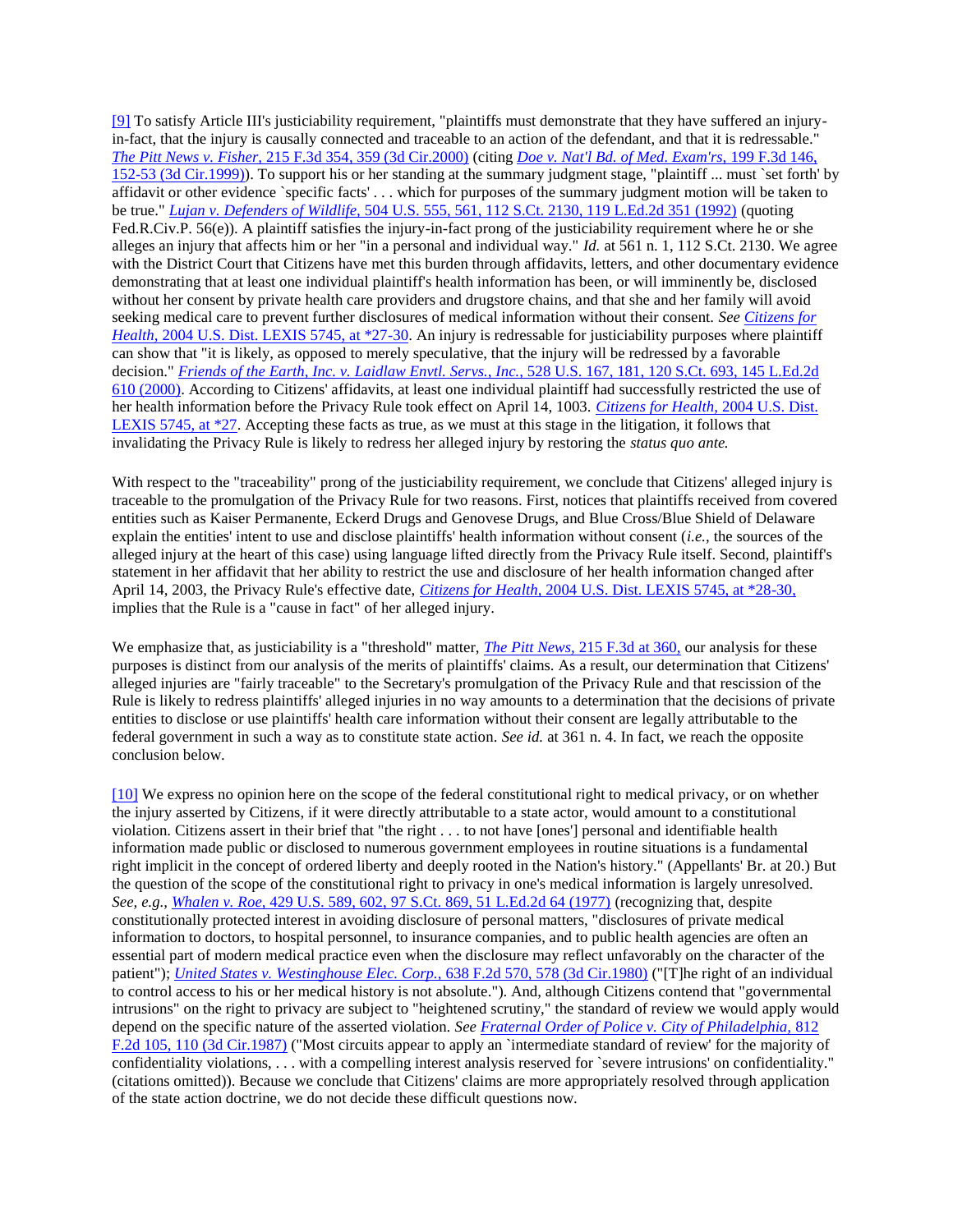[\[11\]](http://scholar.google.co.in/scholar_case?q=citizens+for+health+v.+leavitt&hl=en&as_sdt=2,5&case=9374757466978555083&scilh=0#r[13]) In a due process claim brought under the Fifth Amendment, the "State" in the state action analysis is the federal government. *See Malloy v. Hogan,* 378 U.S. 1, 26, [84 S.Ct. 1489, 12 L.Ed.2d 653 \(1964\)](http://scholar.google.co.in/scholar_case?case=12010176256968142269&q=citizens+for+health+v.+leavitt&hl=en&as_sdt=2,5&scilh=0) ("`Due process of law is secured against invasion by the federal Government by the Fifth Amendment, and is safeguarded against state action in identical words by the Fourteenth.'") (quoting *Betts v. Brady,* [316 U.S. 455, 462, 62 S.Ct. 1252, 86 L.Ed. 1595](http://scholar.google.co.in/scholar_case?case=13129466388341049301&q=citizens+for+health+v.+leavitt&hl=en&as_sdt=2,5&scilh=0)  [\(1942\)\)](http://scholar.google.co.in/scholar_case?case=13129466388341049301&q=citizens+for+health+v.+leavitt&hl=en&as_sdt=2,5&scilh=0); *see also Public Utilities Comm'n v. Pollak,* [343 U.S. 451, 461-62, 72 S.Ct. 813, 96 L.Ed. 1068 \(1952\).](http://scholar.google.co.in/scholar_case?case=12329699326747669166&q=citizens+for+health+v.+leavitt&hl=en&as_sdt=2,5&scilh=0)

[\[12\]](http://scholar.google.co.in/scholar_case?q=citizens+for+health+v.+leavitt&hl=en&as_sdt=2,5&case=9374757466978555083&scilh=0#r[14]) To be sure, Citizens and amici curiae have referred to other actions on the part of the federal government besides the promulgation of the Amended Rule that they believe violate the Fifth Amendment in their arguments before this court. For instance, they argue in their briefs that, as the supervisor of a number of federal programs that qualify as "health plans" under HIPAA-including Medicare, Medicaid, and the Indian Health Services Programsunder the Amended Rule, HHS could make disclosures of protected health information as a covered entity. (Amici Supp. Br. at 6.) However, Citizens here challenge the Secretary's promulgation of the Privacy Rule, not specific disclosures by HHS or any of the federal agency "health plans" that it supervises. Whether a challenge to such specific disclosures would satisfy the Constitution's state action requirement thus remains outside the scope of this appeal.

[\[13\]](http://scholar.google.co.in/scholar_case?q=citizens+for+health+v.+leavitt&hl=en&as_sdt=2,5&case=9374757466978555083&scilh=0#r[15]) (*See* Appellants' Br. at 26 (quoting Kaiser Permanente's Notice of Privacy Practices ("You may request that we limit our uses and disclosures of your [personal health information] for treatment, payment, and health care operations purposes. However, by law, we do not have to agree to your request. Because we strongly believe that this information is needed to appropriately manage the care of our members/patients, it is our policy to *not* agree to requests for restrictions.")).)

#### [\[14\]](http://scholar.google.co.in/scholar_case?q=citizens+for+health+v.+leavitt&hl=en&as_sdt=2,5&case=9374757466978555083&scilh=0#r[16]) Citizens noted in their Reply Brief:

As Plaintiffs noted at oral argument before the District Court, covered entities in Pennsylvania and Delaware are using and disclosing Plaintiffs' health information without consent under the authority granted by the Amended Rule despite a Delaware law that prohibits such disclosures without "informed consent of the individual" and a Pennsylvania law that deems it "unprofessional conduct" and a licensure violation for a licensed health professional to "depart from or fail[] to conform to an ethical or quality standard of the profession."

(Appellants' Reply Br. at 6 n.7 (citations omitted).) We note that, to the extent that these contentions are accurate, Citizens are free to pursue these covered entities directly under state law. That private entities are violating Citizens' state statutory rights does not in any way imply that the Secretary has violated Citizens' *constitutional* rights.

[\[15\]](http://scholar.google.co.in/scholar_case?q=citizens+for+health+v.+leavitt&hl=en&as_sdt=2,5&case=9374757466978555083&scilh=0#r[17]) Citizens rely on Federal Rule of Evidence 501 and the recognition of common law evidentiary privileges establishing special treatment for such information to establish that the uses and disclosures "authorized" by the Rule were prohibited before its promulgation. (Appellants' Reply Br. at 15.) But the Rule of Evidence and the common law of privilege are just evidentiary rules. They are not Acts of Congress or regulations that prohibit disclosure outside of court proceedings or otherwise provide Citizens with some affirmative "right" against disclosure of their information by private parties without their consent.

[\[16\]](http://scholar.google.co.in/scholar_case?q=citizens+for+health+v.+leavitt&hl=en&as_sdt=2,5&case=9374757466978555083&scilh=0#r[18]) Citizens contend that a number of otherwise "more stringent" state laws provide exceptions for disclosures that are "authorized" or "permitted" by federal law. (*See* Appellants' Reply Br. at 13-14 & n.9.) Whether or not that is the case, the fact remains that the Secretary has repeatedly emphasized that the Privacy Rule defers to states that impose stringent consent requirements. *See, e.g.,* Standards for Privacy of Individually Identifiable Health Information, 67 Fed.Reg. 53,182, 53,212 (Aug. 14, 2002) ("The Privacy Rule provides a federal floor of privacy protection. State laws that are more stringent remain in force."); Notice of Proposed Rulemaking, Standards for Privacy of Individually Identifiable Health Information, 64 Fed.Reg. 59,918, 59,997 (Nov. 3, 1999) ("We recognize that many State laws require patients to authorize or consent to disclosures of their health information for treatment and/or payment purposes. We consider individual authorization generally to be more protective of privacy interests than the lack of such authorization, so such State requirements would generally stand...."). We take the Secretary's assurances that the Privacy Rule leaves pre-existing state law privacy rights in place at face value, particularly in light of the express non-preemption provisions for "more stringent" state laws in HIPAA and the Privacy Rule. As such, we do not read the Rule to "authorize" or "permit" disclosures that state laws would otherwise prohibit. *Cf. Fidelity Fed.*